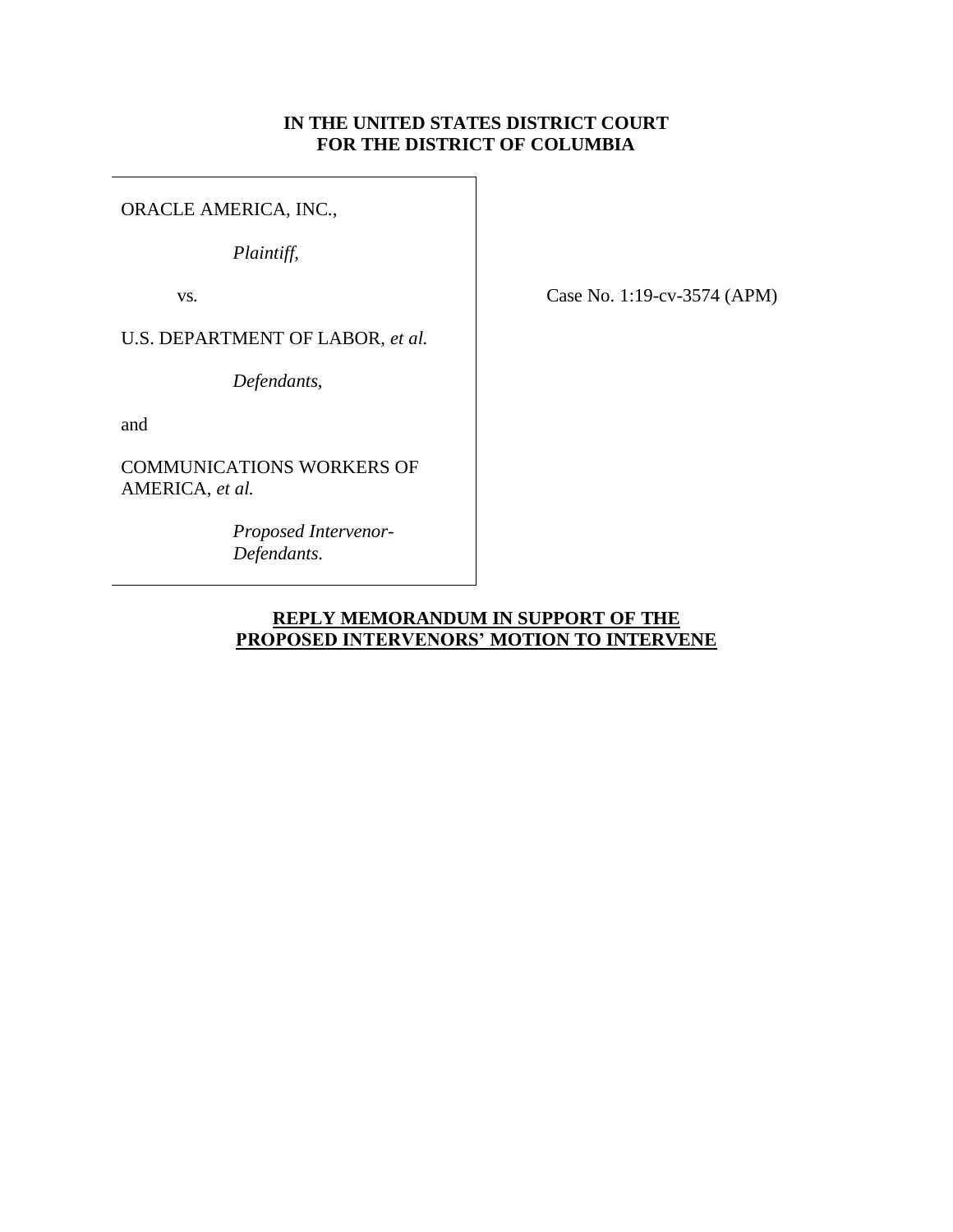# **TABLE OF CONTENTS**

| $\mathbf{I}$ . |                                                                  |                                                                                                                                      |  |  |
|----------------|------------------------------------------------------------------|--------------------------------------------------------------------------------------------------------------------------------------|--|--|
|                | A.                                                               | Oracle's lawsuit poses a grave threat to federal civil rights enforcement3                                                           |  |  |
|                |                                                                  | Stripping OFCCP of its enforcement authority would undermine<br>1.<br>the federal government's efforts to enforce civil rights laws4 |  |  |
|                |                                                                  | Administrative hearings are essential to OFCCP's enforcement<br>2.                                                                   |  |  |
|                |                                                                  | Injunctive and remedial relief are essential to OFCCP's<br>3.                                                                        |  |  |
|                | B.                                                               | The Proposed Intervenors will suffer organizational injuries11                                                                       |  |  |
|                | C.                                                               |                                                                                                                                      |  |  |
|                | D.                                                               | The Proposed Intervenors have demonstrated causation                                                                                 |  |  |
| II.            | The Proposed Intervenors are entitled to intervene as of right18 |                                                                                                                                      |  |  |
|                | A.                                                               | The Proposed Intervenors have a significant interest in the                                                                          |  |  |
|                | <b>B.</b>                                                        | Disposition of this case without the Proposed Intervenors                                                                            |  |  |
|                | C.                                                               | The interests of the Proposed Intervenors are not adequately                                                                         |  |  |
| III.           |                                                                  | Alternatively, the Proposed Intervenors should be permitted to intervene23                                                           |  |  |
|                |                                                                  |                                                                                                                                      |  |  |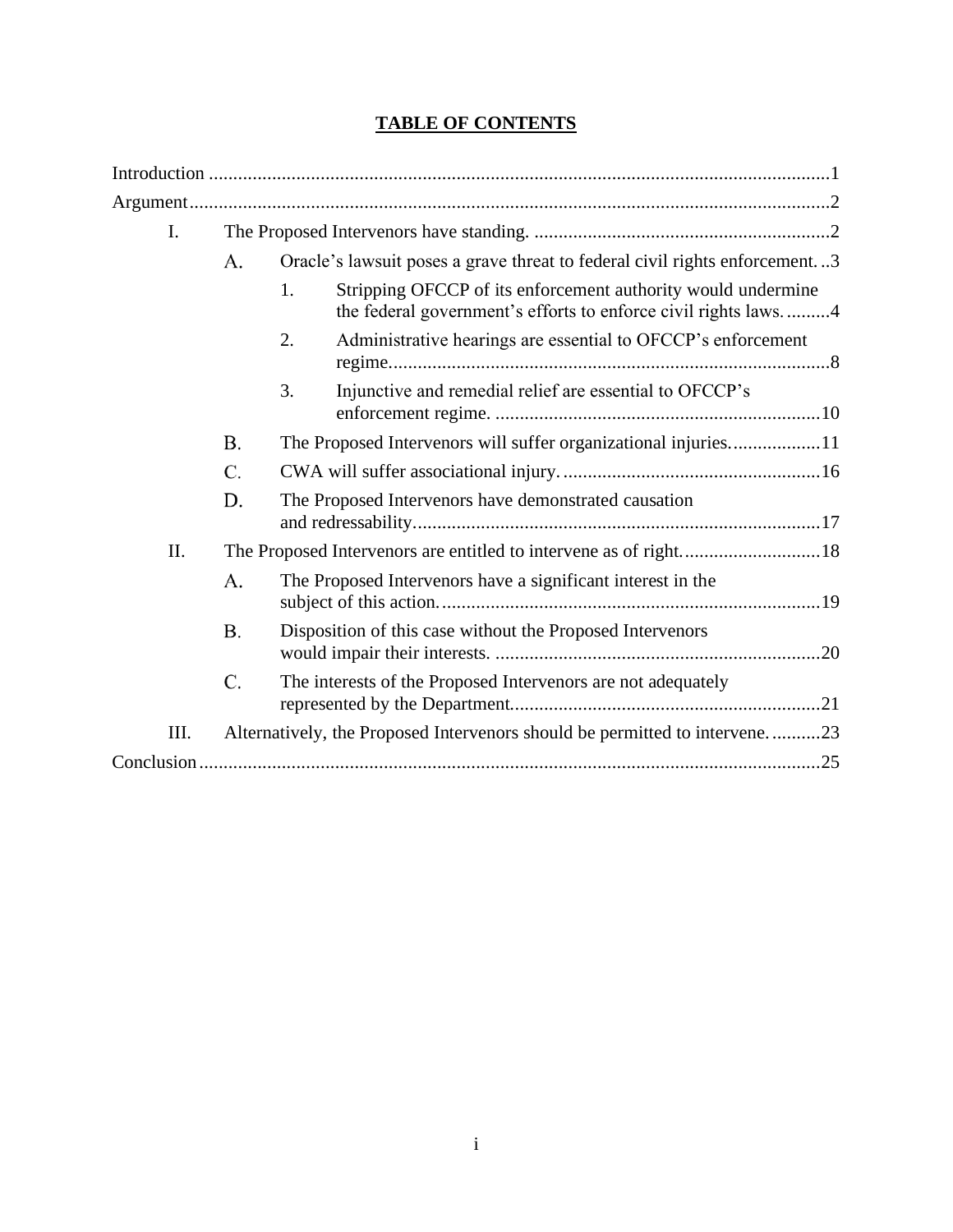# **TABLE OF AUTHORITIES**

# **Cases**

| Air All. Hous. v. U.S. Chem. & Safety Hazard Invest. Bd., |
|-----------------------------------------------------------|
| Alfa Int'l Seafood v. Ross,                               |
| Altitude Express, Inc. v. Zarda,                          |
| Am. Anti-Vivisection Soc'y v. USDA,                       |
| Associated Dog Clubs of N.Y. State v. Vilsack,            |
| Baldwin v. Foxx,                                          |
| Bond v. Utreras,                                          |
| Bldg. & Constr. Trades Dep't, AFL-CIO v. Reich,           |
| Campaign Legal Ctr. v. FEC,                               |
| Cigar Ass'n of Am. v. FDA,                                |
| Crossroads Grassroots Pol'y Strategies v. FEC,            |
| Cutler v. U.S. Dep't of Health & Human Servs.,            |
| Deutsche Bank Nat'l Trust Co. v. FDIC,                    |
| Diamond v. Charles,                                       |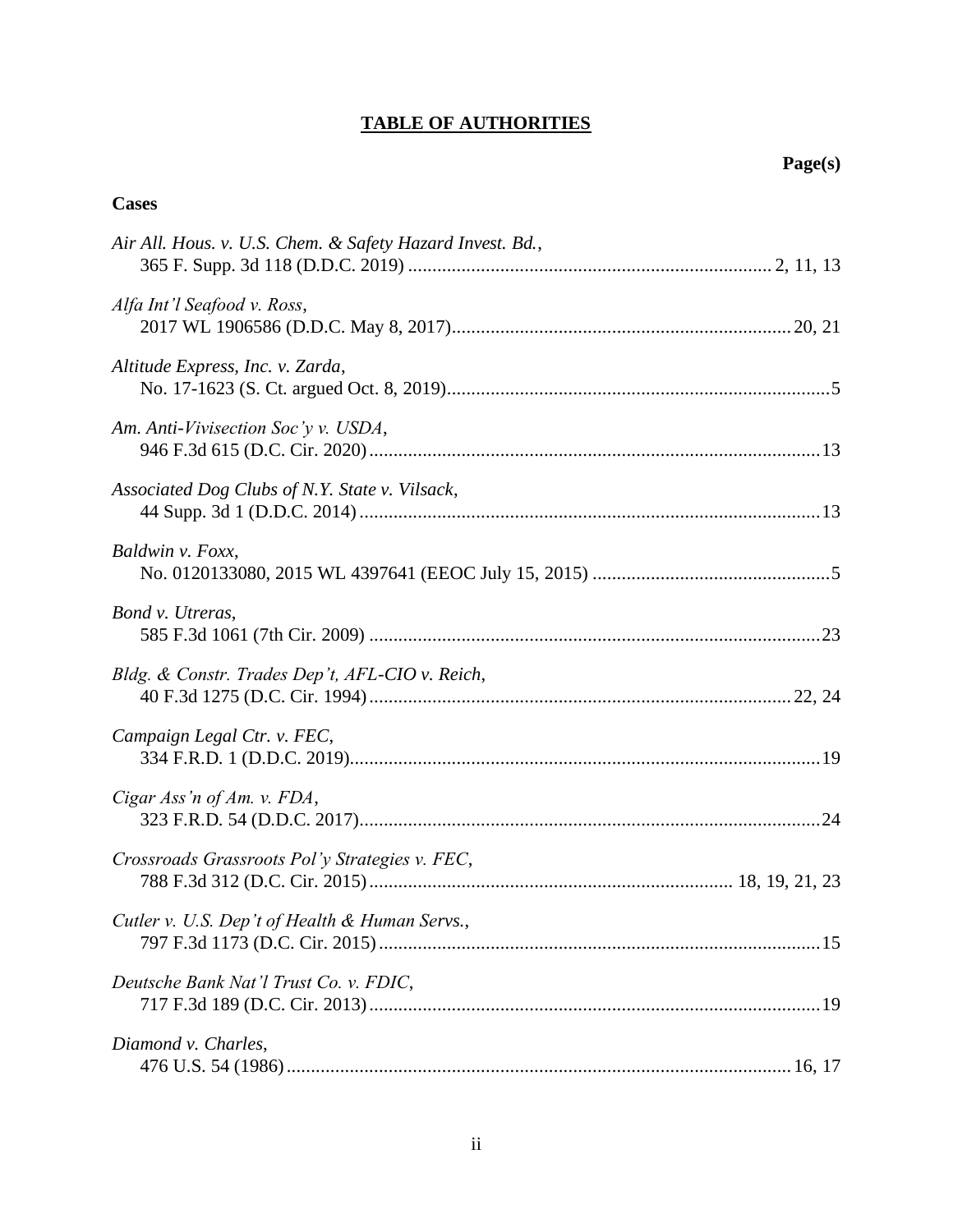| Dimond v. District of Columbia,                                          |  |
|--------------------------------------------------------------------------|--|
| Emp. Staffing Servs., Inc. v. Aubry,                                     |  |
| FEC v. Akins,                                                            |  |
| Foster v. Gueory,                                                        |  |
| Fund For Animals, Inc. v. Norton,                                        |  |
| Havens Realty Corp. v. Coleman,                                          |  |
| Hollingsworth v. Perry,                                                  |  |
| King v. Christie,                                                        |  |
| League of Women Voters v. Newby,                                         |  |
| Lexmark Internat'l, Inc. v. Static Control Comps., Inc.,                 |  |
| Macy v. Holder,                                                          |  |
| Mass. School of Law at Andover, Inc. v. United States,                   |  |
| N.Y. Pub. Interest Res. Grp., Inc. v. Regents of Univ. of State of N.Y., |  |
| Nat'l Mar. Union of Am. v. Commander, Mil. Sealift Command,              |  |
| Nat'l Women's Law Ctr. v. OMB,                                           |  |
| O.A. v. Trump,                                                           |  |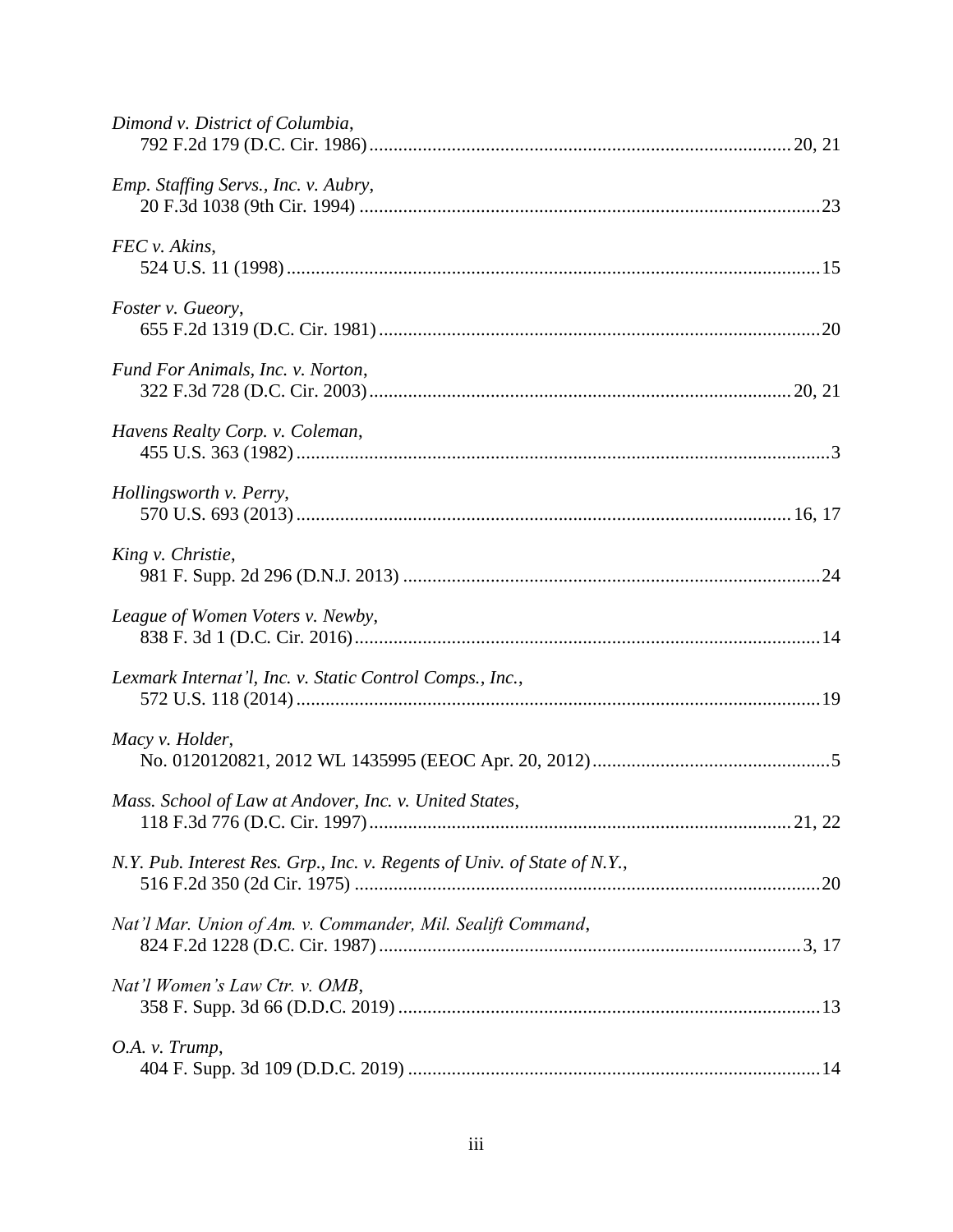| PETA v. USDA,                                  |
|------------------------------------------------|
| Safari Club Int'l v. Zinke,                    |
| San Juan Cty. v. United States,                |
| $SEC v. U.S. \text{ Realty & Imp. Co., }$      |
| Shaw v. Hunt,                                  |
| Spokeo, Inc. v. Robins,                        |
| Town of Chester, N.Y. v. Laroe Est., Inc.,     |
| Trbovich v. United Mine Workers of Am.,        |
| Uniroyal, Inc. v. Marshall,                    |
| United Space All., LLC v. Solis,               |
| United States v. Miss. Power & Light Co.,      |
| United States v. New Orleans Pub. Serv., Inc., |
| Utah Ass'n of Ctys. v. Clinton,                |
| <b>Statutes</b>                                |
|                                                |
| 42 U.S.C.                                      |
|                                                |
|                                                |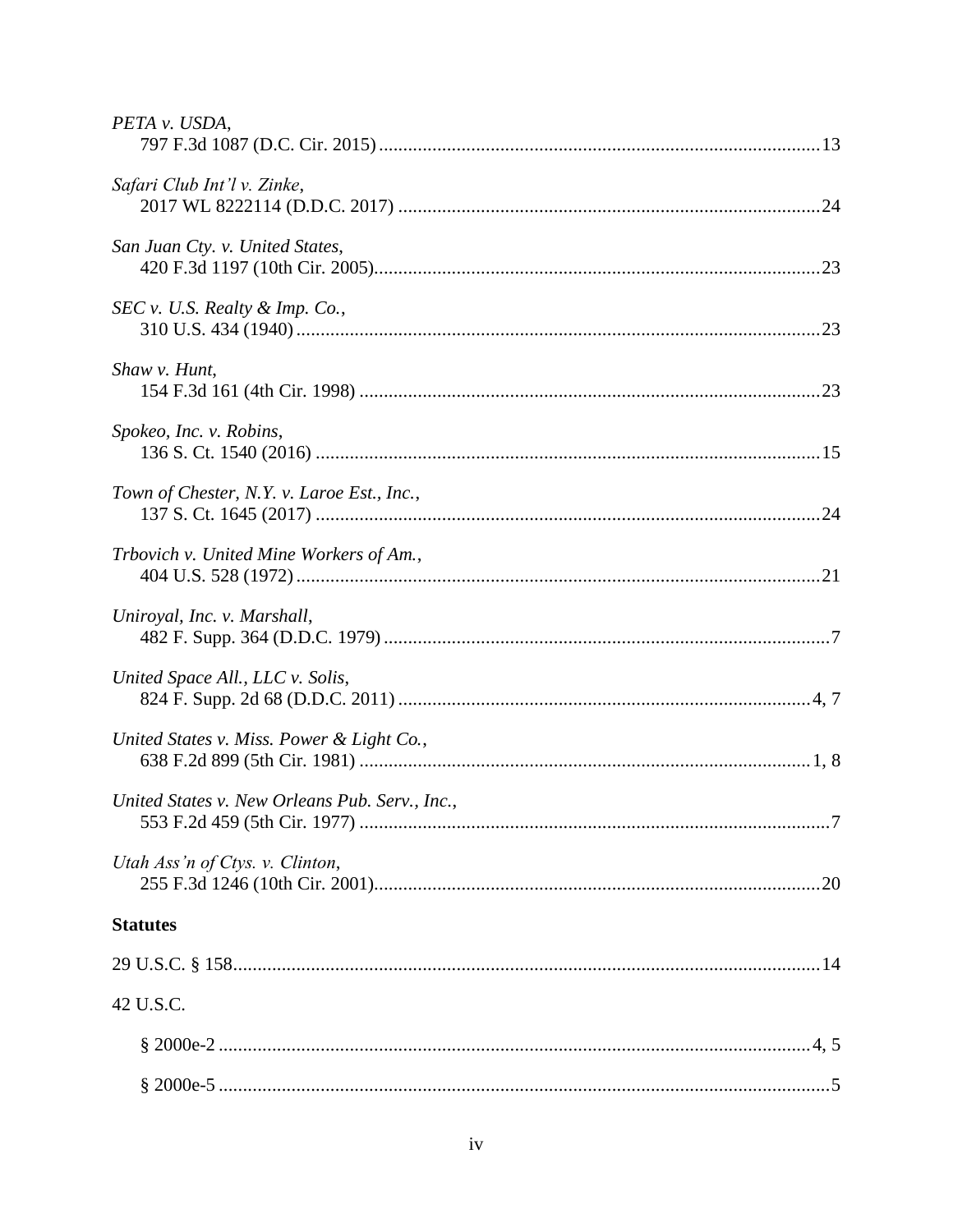# **Other Authorities**

| יי |
|----|
|    |

| Are Rights a Reality? Evaluating Federal Civil Rights Enforcement, U.S.<br>Comm'n on C.R. (Nov. 21, 2019), https://www.usccr.gov/pubs/2019/11-21-                                   |  |
|-------------------------------------------------------------------------------------------------------------------------------------------------------------------------------------|--|
| Coalition Letter to Speaker of the House Paul Ryan et al., Opposing the<br>Elimination of OFCCP (May 26, 2017),<br>https://www.aclu.org/sites/default/files/field_document/2017-05- |  |
| DOJ Manual § 8-2 (Mar. 2018), https://www.justice.gov/jm/jm-8-2000-                                                                                                                 |  |
| EEOC Retaliation Enforcement Guidance § II(f), EEOC,<br>https://www.eeoc.gov/laws/guidance/retaliation-guidance.cfm#f._Inquiries 5                                                  |  |
|                                                                                                                                                                                     |  |
|                                                                                                                                                                                     |  |
|                                                                                                                                                                                     |  |
|                                                                                                                                                                                     |  |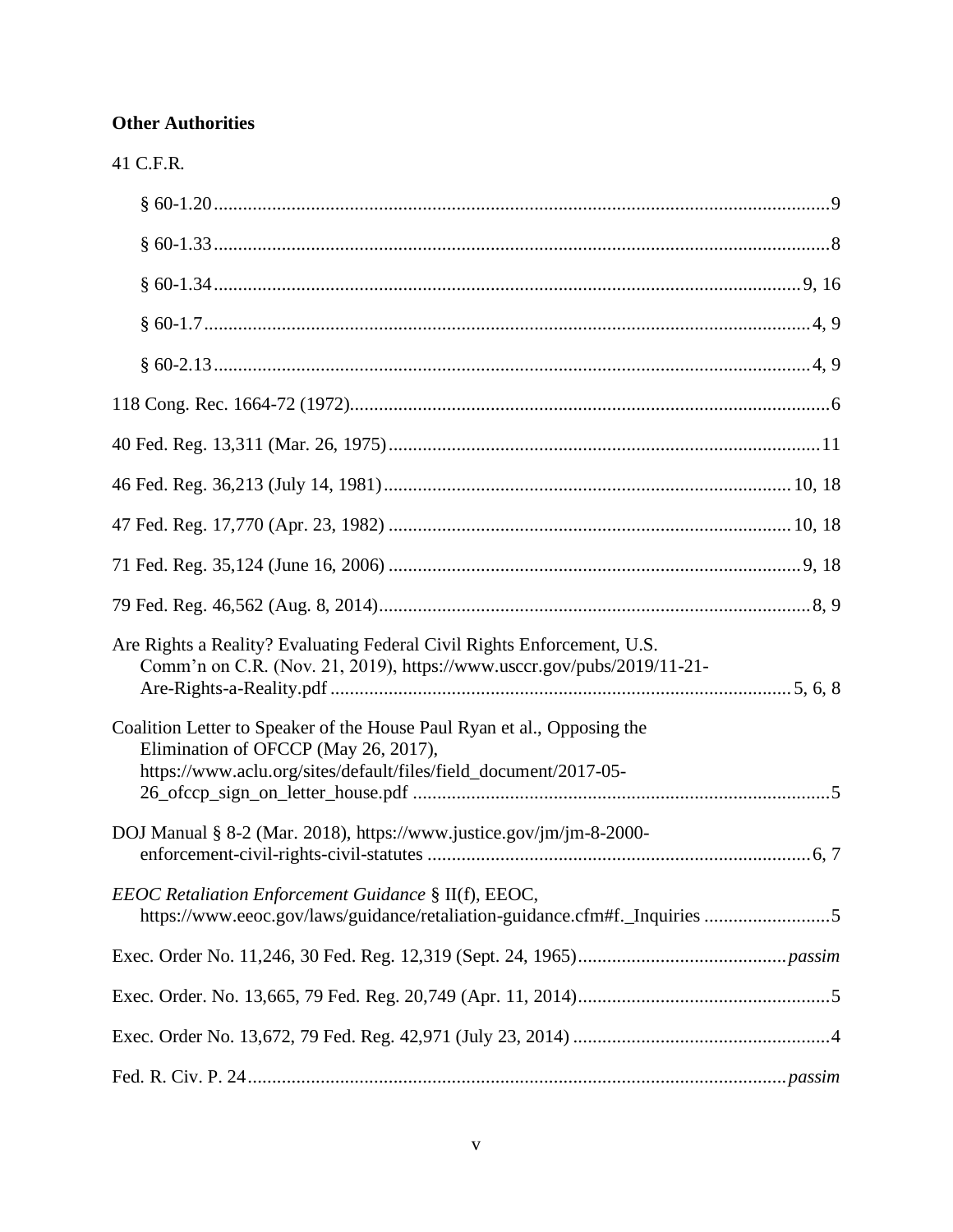| FY2018 Performance Budget Congressional Justification, C.R. Division, DOJ,                                                                                 |  |
|------------------------------------------------------------------------------------------------------------------------------------------------------------|--|
| FY2019 Performance Budget Congressional Justification, C.R. Div., DOJ,                                                                                     |  |
| FY2020 Performance Budget Congressional Justification, C.R. Div., DOJ,                                                                                     |  |
| FY2021 Performance Budget - Congressional Justification, C.R. Div., DOJ,                                                                                   |  |
| History of Executive Order 11246, U.S. Dep't of Lab., OFCCP,                                                                                               |  |
| Memorandum of Understanding: Title VII Employment Discrimination against<br>State and Local Governments,<br>EEOC & DOJ, https://www.justice.gov/opa/press- |  |
| Workplace Laws Not Enforced by the EEOC,                                                                                                                   |  |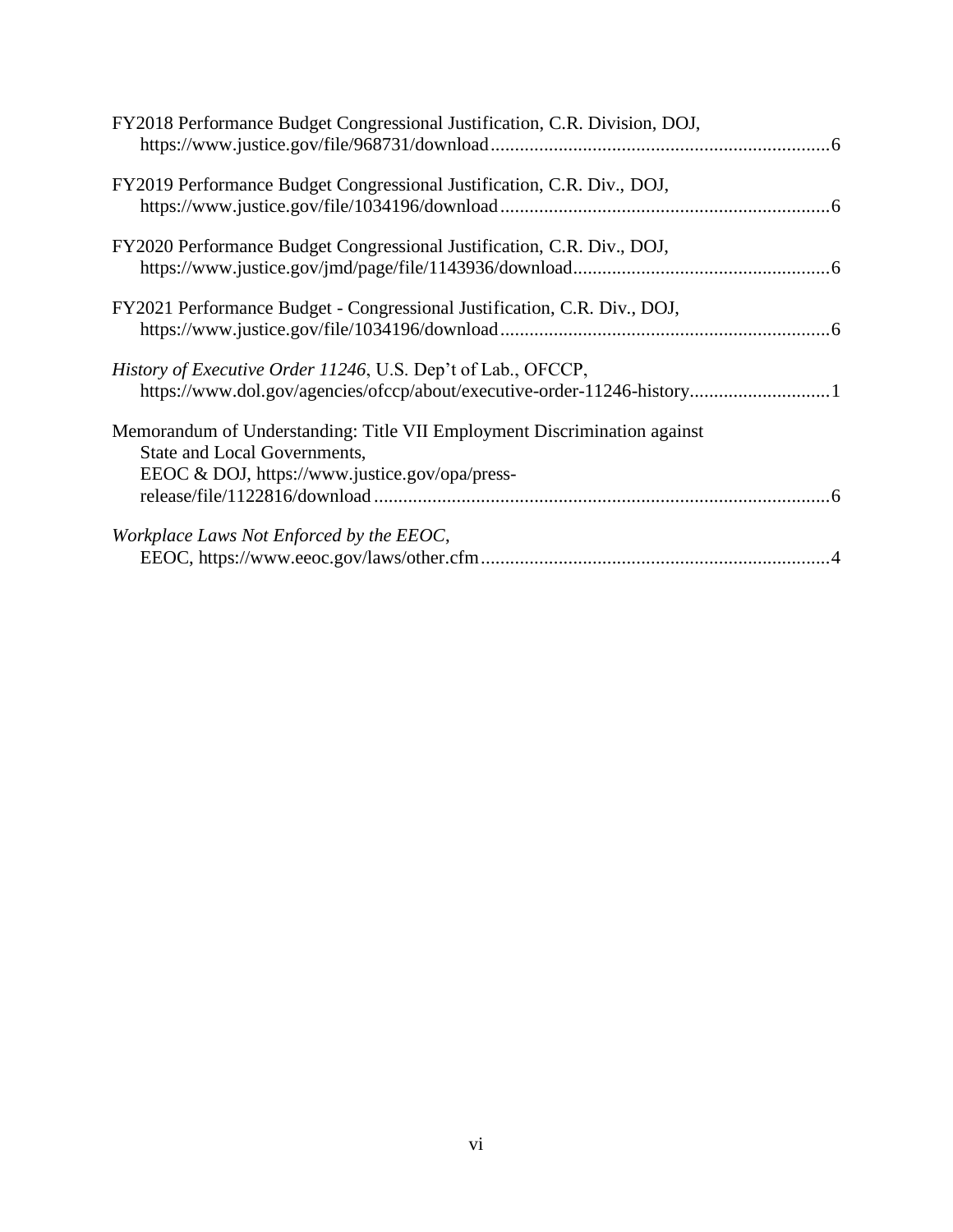### **INTRODUCTION**

<span id="page-7-0"></span>In seeking to prevent the Communications Workers of America ("CWA") and the United Steelworkers ("USW") from intervening, Oracle tries to cast its challenge to OFCCP's authority as a narrow one. As Oracle portrays it, this case has no overarching significance because OFCCP's ability to institute administrative hearings and award injunctive and remedial relief can be easily severed from its other oversight and enforcement efforts and because other agencies can readily take over OFCCP's enforcement role as to federal contractors. Oracle thus claims that the injuries the Proposed Intervenors have identified to support their standing and intervention will never come to pass.

Oracle's premise is wrong, and its argument falls with it. At the outset, Oracle's own actions in bringing this case belie its claim that federal enforcement through other means is as effective as OFCCP's current regime. Oracle is plainly not indifferent as to whether OFCCP's current regime stays in place, as demonstrated by its extraordinary attempt to invalidate that scheme before any determination has even been made as to its liability in the ongoing enforcement action against it. That is because there is abundant evidence that OFCCP's use of administrative hearings and injunctive and remedial relief give "teeth to the mandate" of Executive Order 11,246. *United States v. Miss. Power & Light Co.*, 638 F.2d 899, 906 (5th Cir. 1981) (quotation omitted). Pulling those teeth would prevent OFCCP from fulfilling its mission to eradicate and remedy employment discrimination, undermining the federal government's comprehensive efforts to enforce the civil rights laws. Such a result would undoubtedly affect the nearly one-in-five workers in America employed by federal contractors subject to OFCCP's jurisdiction<sup>1</sup>—many of whom are members of, and represented by, the Proposed Intervenors.

<span id="page-7-2"></span><span id="page-7-1"></span><sup>&</sup>lt;sup>1</sup> *History of Executive Order 11246*, U.S. Dep't of Lab., OFCCP, https://www.dol.gov/agencies/ ofccp/about/executive-order-11246-history.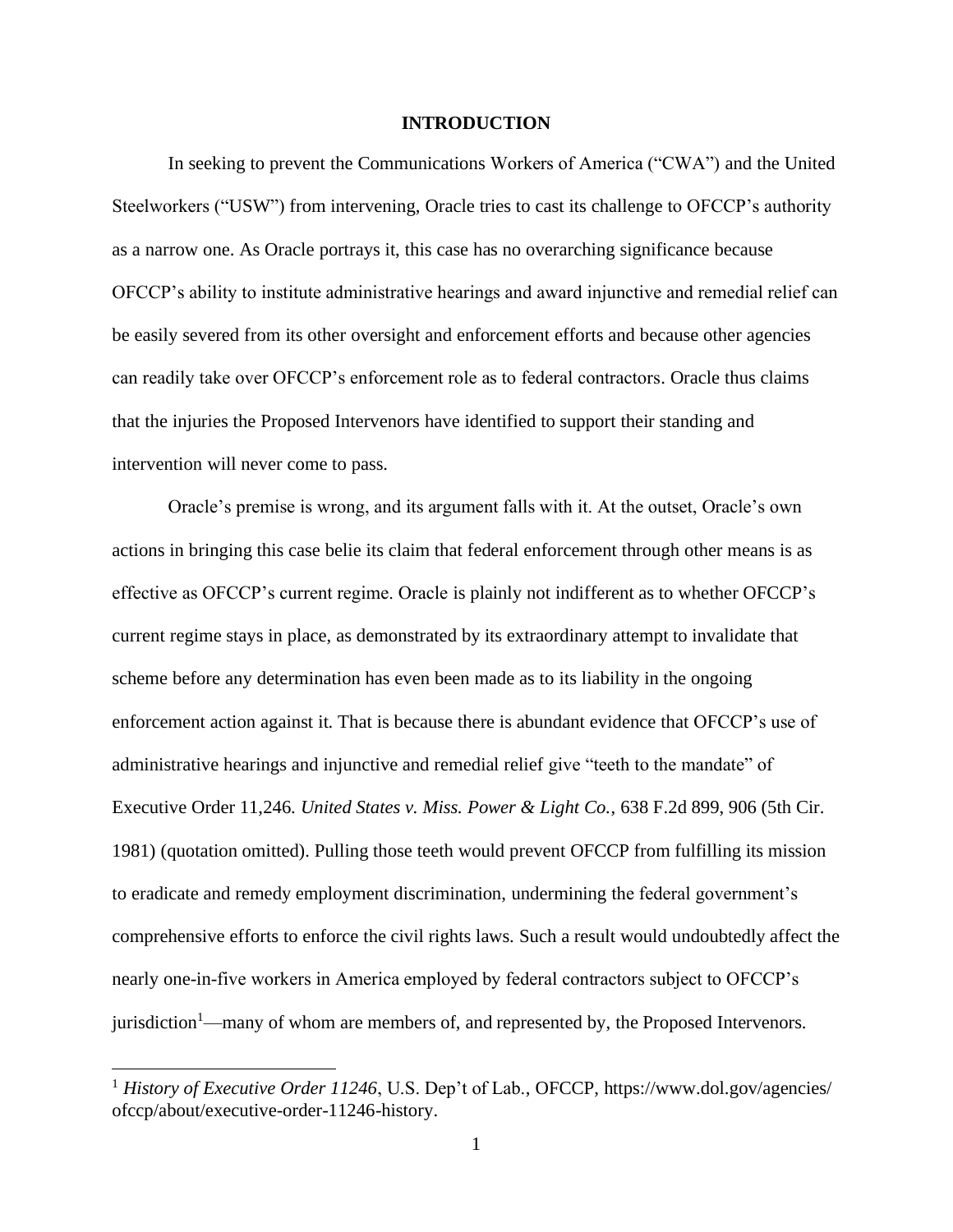If Oracle succeeds in undercutting OFCCP, and thus the federal government's efforts to enforce the civil rights laws, the Proposed Intervenors will be forced to adapt their programs and operations to ensure their worker-members have sufficient protections against workplace discrimination. As explained in sworn declarations—none of which are controverted by Oracle and in their opening brief, the unions anticipate having to hire and train new staff, alter their collective bargaining approach, hire outside counsel, and otherwise adapt in ways necessary to enable them to assume a more central role in identifying, investigating, and seeking to remedy workplace discrimination for both individual matters and more systemic complaints of discrimination. *See* van Schaick Decl. ¶ 24; Redmond Decl. ¶¶ 17-18.

That surely is sufficient to establish that the Proposed Intervenors have standing, and *a fortiori*, an interest in this lawsuit that would be impaired if Oracle were to succeed in this lawsuit. Moreover, the government's partial defense of OFCCP, analyzed in the context of this Administration's attempts to undermine OFCCP's role in federal civil rights enforcement, demonstrates that the Proposed Intervenors' interests may not be adequately represented here.

For these reasons, this Court should grant the Proposed Intervenors' Motion to Intervene and order that their Proposed Answer and Proposed Motion for Summary Judgment be entered on the docket accordingly.

## <span id="page-8-2"></span>**ARGUMENT**

## <span id="page-8-1"></span><span id="page-8-0"></span>**I. The Proposed Intervenors have standing.**

In their opening brief and accompanying declarations, the Proposed Intervenors set forth facts—"which for purposes of summary judgment will be taken as true," *Air All. Hous. v. U.S. Chem. & Safety Hazard Invest. Bd.*, 365 F. Supp. 3d 118, 123 (D.D.C. 2019) (Mehta, J.) (citing *Lujan v. Defs. of Wildlife*, 504 U.S. 555, 561 (1992))—demonstrating their standing. If Oracle succeeds in this lawsuit would strip OFCCP of its enforcement authority, including its authority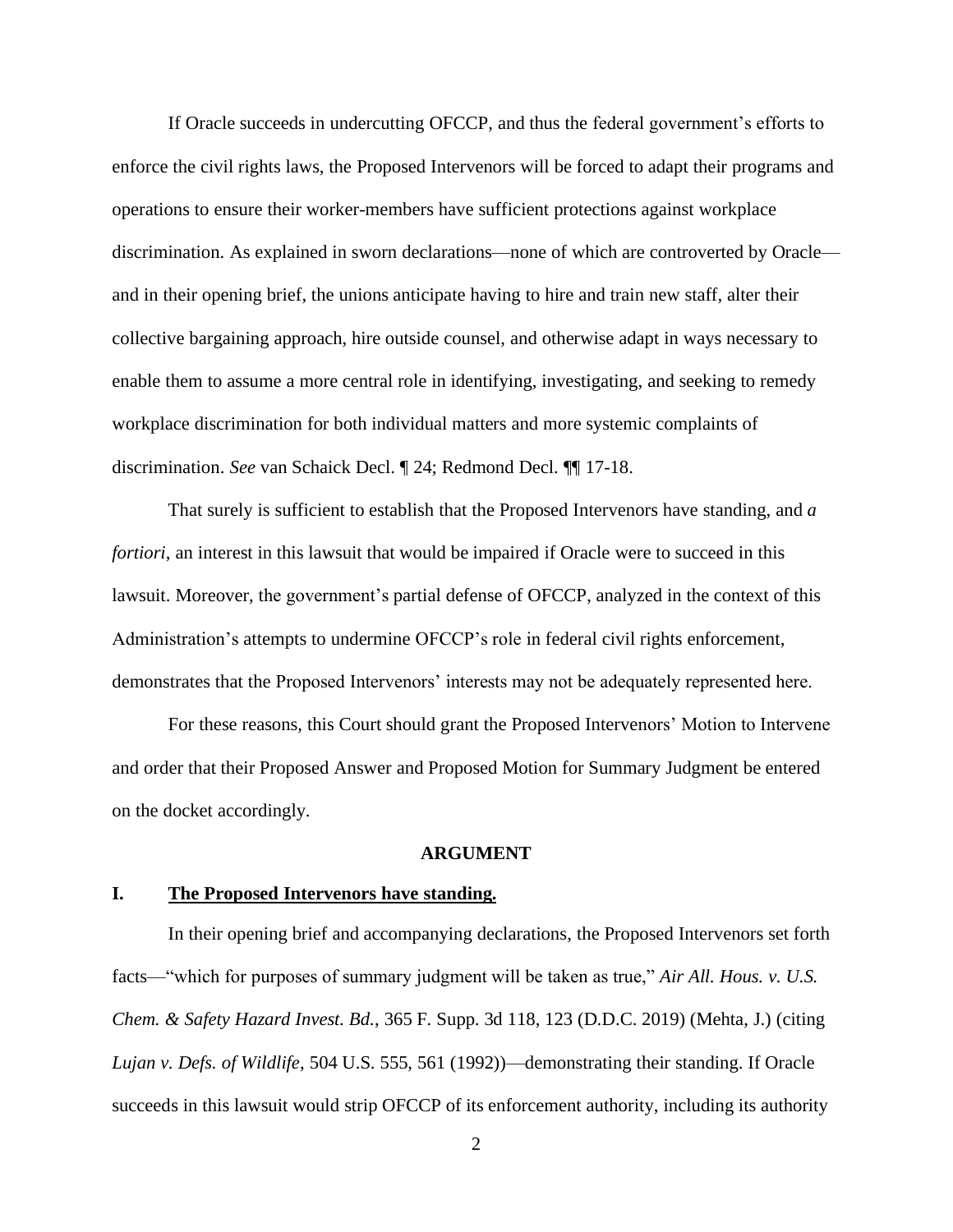<span id="page-9-1"></span>to institute administrative hearings and seek injunctive and remedial relief, and in so doing, "perceptibly impair[]" the missions and operations of both of the Proposed Intervenors. *Havens Realty Corp. v. Coleman*, 455 U.S. 363, 365 (1982). CWA will be injured for an additional reason: its members at the West Virginia Frontier facility, including Ms. Erin Poe, risk losing the benefit of the Conciliation Agreement currently in effect requiring Frontier to establish and maintain nondiscriminatory staffing procedures under the threat of an OFCCP enforcement action. *See Nat'l Mar. Union of Am. v. Commander, Mil. Sealift Command*, 824 F.2d 1228, 1231 (D.C. Cir. 1987).

<span id="page-9-2"></span>Oracle's arguments to the contrary do not withstand scrutiny.

#### $\mathbf{A}$ . **Oracle's lawsuit poses a grave threat to federal civil rights enforcement.**

<span id="page-9-0"></span>The main thrust of Oracle's challenge to the Proposed Intervenors' standing is that Intervenors purportedly "misread<sup>[]</sup> ... the Complaint." Mem. Supp. Pl.'s Opp. Mot. to Intervene ("MTI Opp.") 6, ECF No. 14. Oracle asserts that it is not seeking to "effectively abolish or eliminate OFCCP," and that, even if it is successful, OFCCP could "continue to investigate and audit contractors for employment discrimination, compile data, and refer matters to DOJ and the EEOC." *Id.* at 7. Oracle contends that the consequences of its lawsuit would merely be "a simple return to all ... litigation [under Executive Order 11,246] being … in federal court." *Id.*

That could not be farther from the truth. The procedures that Oracle challenges— OFCCP's ability to institute hearings and seek injunctive and remedial relief—are integral parts of the government's longstanding and coordinated effort to enforce a multitude of federal civil rights laws. Removing those cogs will diminish the government's capacity to prosecute cases of workplace discrimination, and it will undermine OFCCP's efforts to collect important data and to achieve voluntary compliance with the Executive Order.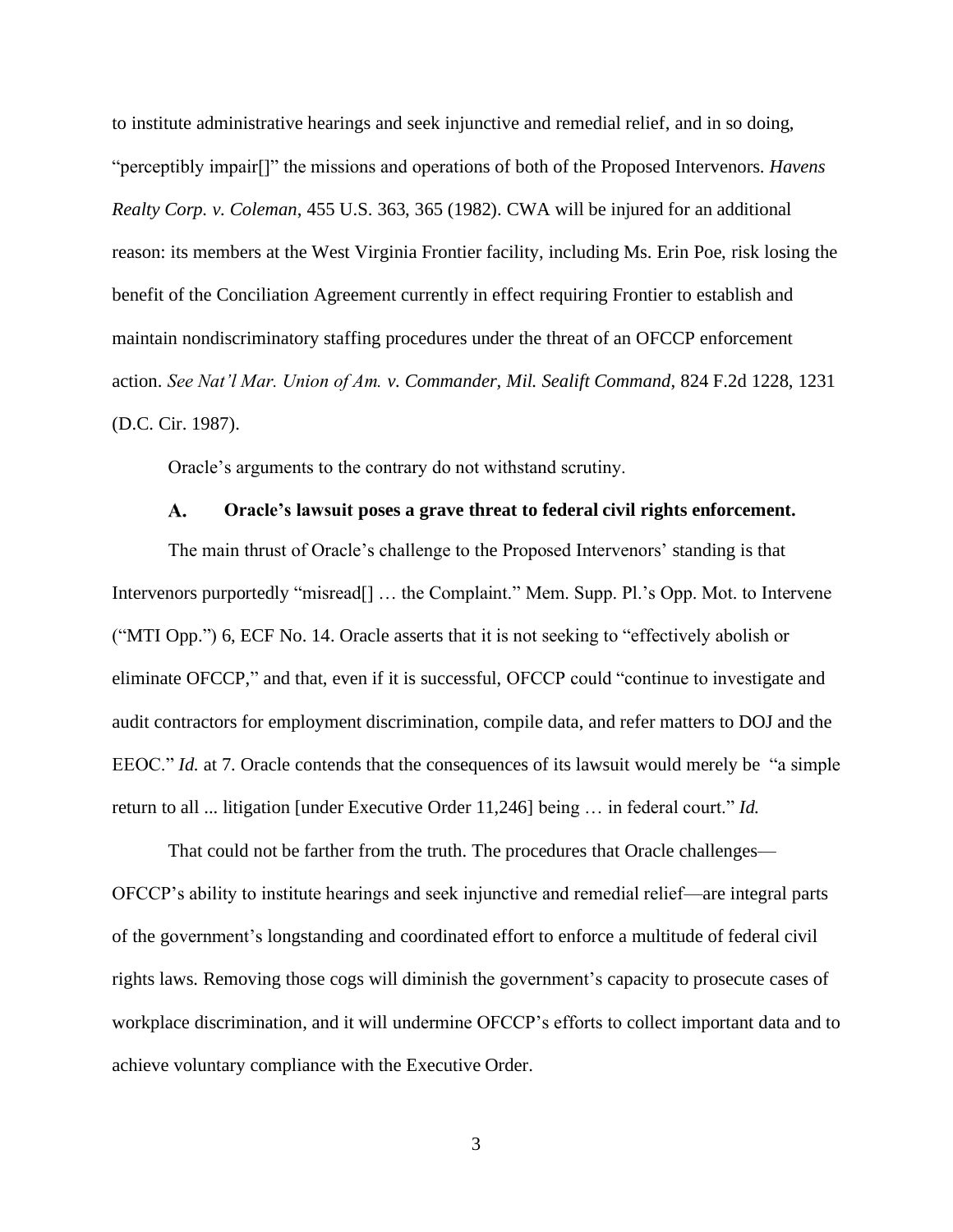# *1. Stripping OFCCP of its enforcement authority would undermine the federal government's efforts to enforce civil rights laws.*

<span id="page-10-0"></span>Oracle insists time and again that the unions will not be harmed, should it succeed in this lawsuit, because the Employment Litigation Section of the Department of Justice's ("DOJ ELS") Civil Rights Division and the Equal Employment Opportunity Commission ("EEOC") can take on the cases that OFFCP otherwise would have. *See, e.g.*, MTI Opp. 7. Not so. Eliminating OFCCP's enforcement authority would severely diminish the federal government's capacity to prosecute discrimination cases against federal contractors. DOJ ELS and EEOC do not have the staff, budget, or, in the case of EEOC, authority, to subsume OFCCP's workload to enforce Executive Order 11,246. And even if they did, the resulting system would be inefficient and piecemeal—in defiance of the "the public interest … in the efficient enforcement of Executive Order 11246." *United Space All., LLC v. Solis*, 824 F. Supp. 2d 68, 99 (D.D.C. 2011).

<span id="page-10-5"></span><span id="page-10-4"></span><span id="page-10-3"></span><span id="page-10-2"></span><span id="page-10-1"></span>As an initial matter, EEOC has no authority to enforce Executive Order 11,246. *See Workplace Laws Not Enforced by the EEOC*, EEOC, https://www.eeoc.gov/laws/other.cfm (last visited Apr. 7, 2020). Instead, the only federal law that EEOC can enforce against federal contractors related to race- and gender-based discrimination is Title VII. That means EEOC cannot prosecute a federal contractor (1) for failing to implement an affirmative action program, which is required under the Executive Order but not Title VII, *compare* Exec. Order No. 11,246 § 202(1), *with* 42 U.S.C. § 2000e-2(j); (2) for refusing to provide the reporting data required under OFCCP regulations, *see* 41 C.F.R. §§ 60-1.7(a), 60-2.13, but not Title VII; (3) for violating the Order's explicit prohibition of discrimination based on gender identity or sexual orientation, *compare* Exec. Order No. 13,672 (July 21, 2014), 79 Fed. Reg. 42,971 (July 23,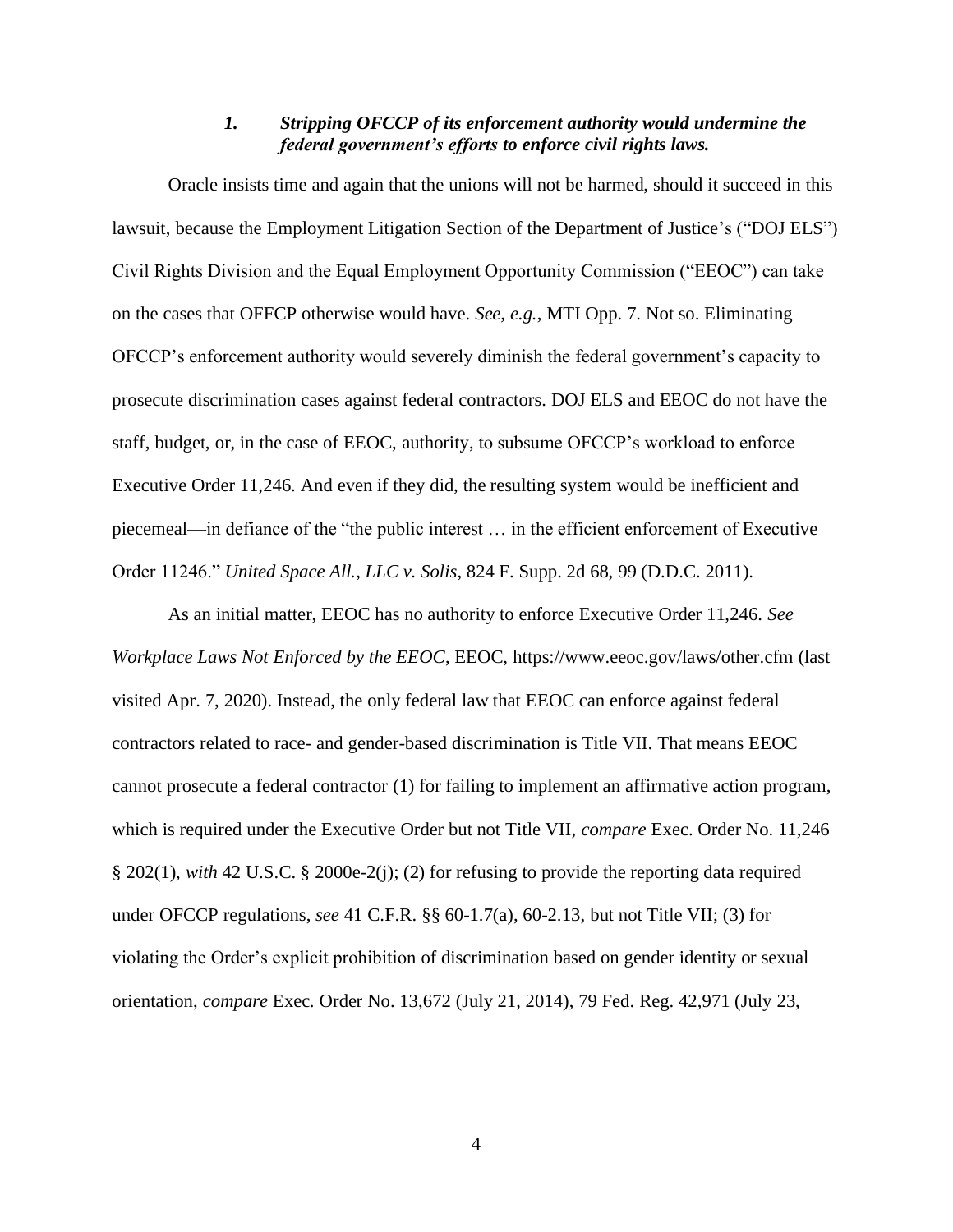<span id="page-11-8"></span><span id="page-11-7"></span><span id="page-11-3"></span>2014) (amending Executive Order 11,246), *with* 42 U.S.C. § 2000e-2; 2 or (4) for violating the Order's explicit prohibition of discrimination against employees or applicants who inquire about, discuss, or disclose their compensation, *see* Exec. Order. No. 13,665 (Apr. 8, 2014), 79 Fed. Reg. 20,749, 20749-50 (Apr. 11, 2014) (amending Executive Order 11,246), a prohibition which is not fully mirrored under Title VII, *see EEOC Retaliation Enforcement Guidance* § II(f), EEOC, https://www.eeoc.gov/laws/guidance/retaliation-guidance.cfm#f.\_Inquiries. Nor can EEOC seek contract cancellation, termination, or debarment as provided for under the Executive Order but not Title VII. *Compare* Exec. Order No. 11,246 § 209, *with* 42 U.S.C. § 2000e-5(g). 3

<span id="page-11-4"></span>But even putting those stark differences in enforcement power aside, EEOC would, as a practical matter, be unable to take on all of the cases OFCCP currently prosecutes. EEOC staff size has shrunk by 42 percent since 1980, *see* Amicus Curiae Br. of States ("State Amicus") 23, ECF No. 15-1, yet it continues to receive tens of thousands of complaints of discrimination each year, *see* 2019 Civil Rights Report at 322, adding to its 70,000 case backlog, *see* Ltr. Opposing OFCCP-EEOC Merger 2-3. Given these very real capacity issues, EEOC would, in practice, be unable to fill the gap left by OFCCP, were Oracle successful in this lawsuit. Indeed, as early as 1972, Congress acknowledged that merging EEOC and OFCCP would likely result in a

<span id="page-11-6"></span><span id="page-11-2"></span><span id="page-11-1"></span><span id="page-11-0"></span> $2^2$  The EEOC has previously concluded that such discrimination constitutes discrimination on the basis of sex prohibited by Title VII. *See Macy v. Holder*, No. 0120120821, 2012 WL 1435995, at \*6 (EEOC Apr. 20, 2012); *Baldwin v. Foxx*, No. 0120133080, 2015 WL 4397641, at \*7-8 (EEOC July 15, 2015). However, the current Administration has disagreed, and the Supreme Court will decide the matter this Term. *See Altitude Express, Inc. v. Zarda*, No. 17-1623 (S. Ct. argued Oct. 8, 2019); *see also* Coalition Letter to Speaker of the House Paul Ryan et al., Opposing the Elimination of OFCCP 2 (May 26, 2017), https://www.aclu.org/sites/default/ files/field\_document/2017-05-26\_ofccp\_sign\_on\_letter\_house.pdf [hereinafter "Ltr. Opposing OFCCP-EEOC Merger"].

<span id="page-11-5"></span><sup>&</sup>lt;sup>3</sup> See also Are Rights a Reality? Evaluating Federal Civil Rights Enforcement 285, U.S. Comm'n on C.R. (Nov. 21, 2019), https://www.usccr.gov/pubs/2019/11-21-Are-Rights-a-Reality.pdf [hereinafter "2019 Civil Rights Report"].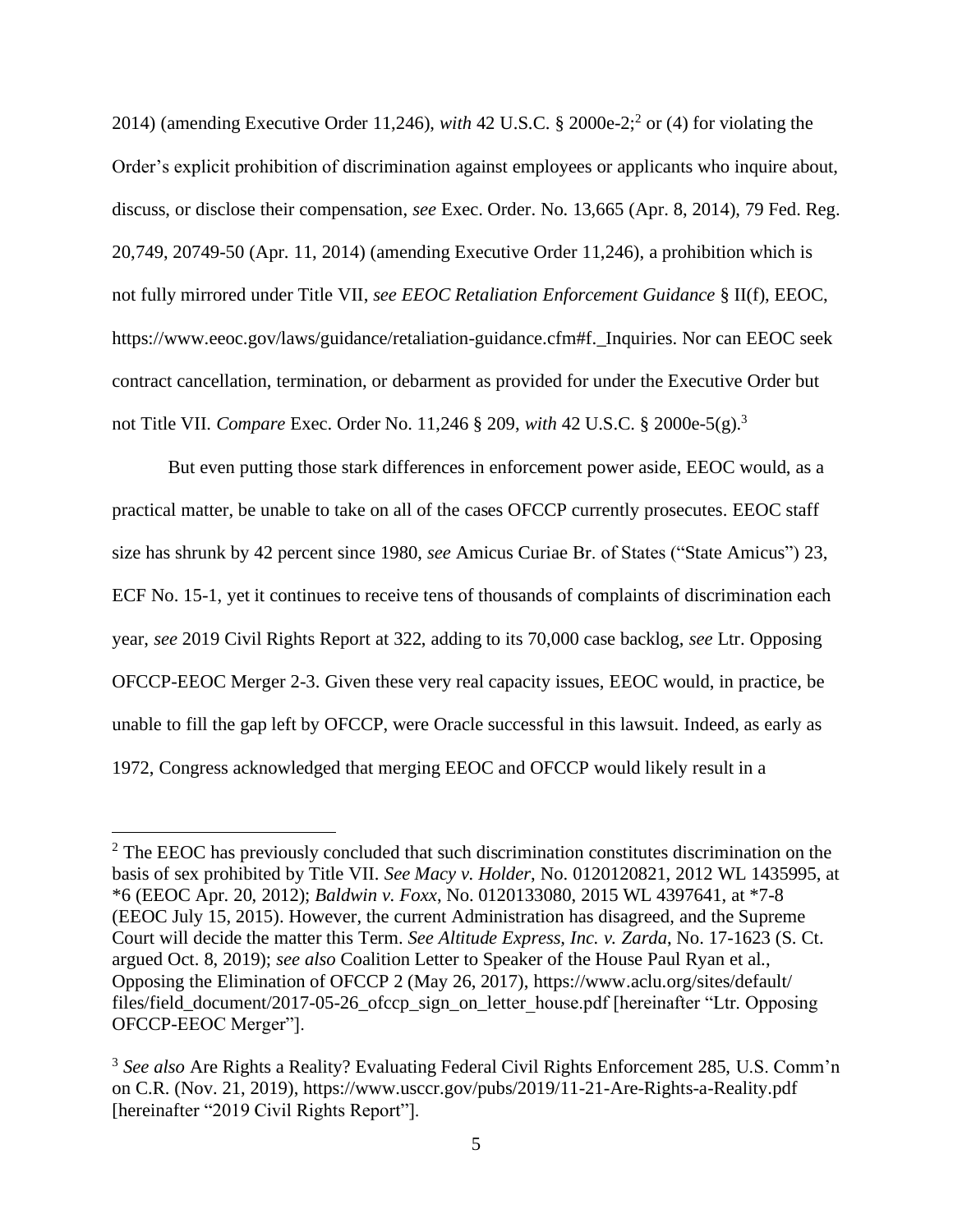<span id="page-12-0"></span>"watering down" of the Executive Order. *See* 118 Cong. Rec. 1664-72, 4918 (1972) (remarks of Sen. Javits). Oracle can point to nothing in the intervening decades making that conclusion less true today.

Referring cases to DOJ ELS presents similar problems. That office, too, faces budget constraints. *See* 2019 Civil Rights Report at 80 (describing the Division's recent "budget challenges" as "critical, as they may be linked to decreases in the number of cases brought and precedents set"). And it has its own enforcement obligations to carry out, including the responsibility to enforce Title VII against state and local governments. *See* DOJ Manual § 8- 2.211 (Mar. 2018), https://www.justice.gov/jm/jm-8-2000-enforcement-civil-rights-civilstatutes#8-2.100; M*emorandum of Understanding: Title VII Employment Discrimination against State and Local Governments*, EEOC & DOJ (Dec. 21, 2018), https://www.justice.gov/opa/press -release/file/1122816/download.

<span id="page-12-6"></span><span id="page-12-3"></span><span id="page-12-1"></span>Moreover, DOJ ELS has enforcement priorities that, at least at present, differ from those of OFCCP: DOJ focuses on cases involving discriminatory intent, whereas OFCCP's focus is broader and includes cases of discriminatory impact, discriminatory intent, and violations of affirmative action obligations. *See* FY2019 Performance Budget Congressional Justification 25, C.R. Div., DOJ, https://www.justice.gov/file/1034196/download. Indeed, the Civil Rights Division has not even included enforcement of Executive Order 11,246 in its budget justifications for the past four fiscal years.<sup>4</sup> And, even if it were to prioritize such cases, there is

<span id="page-12-5"></span><span id="page-12-4"></span><span id="page-12-2"></span><sup>4</sup> *See generally* FY2018 Performance Budget Congressional Justification, C.R. Div., DOJ, https://www.justice.gov/file/968731/download; FY2019 Performance Budget - Congressional Justification, C.R. Div., DOJ, https://www.justice.gov/file/1034196/download; FY2020 Performance Budget Congressional Justification, C.R. Division, DOJ, https://www.justice.gov/ jmd/page/file/1143936/download; FY2021 Performance Budget - Congressional Justification, C.R. Div., DOJ, https://www.justice.gov/file/1034196/download.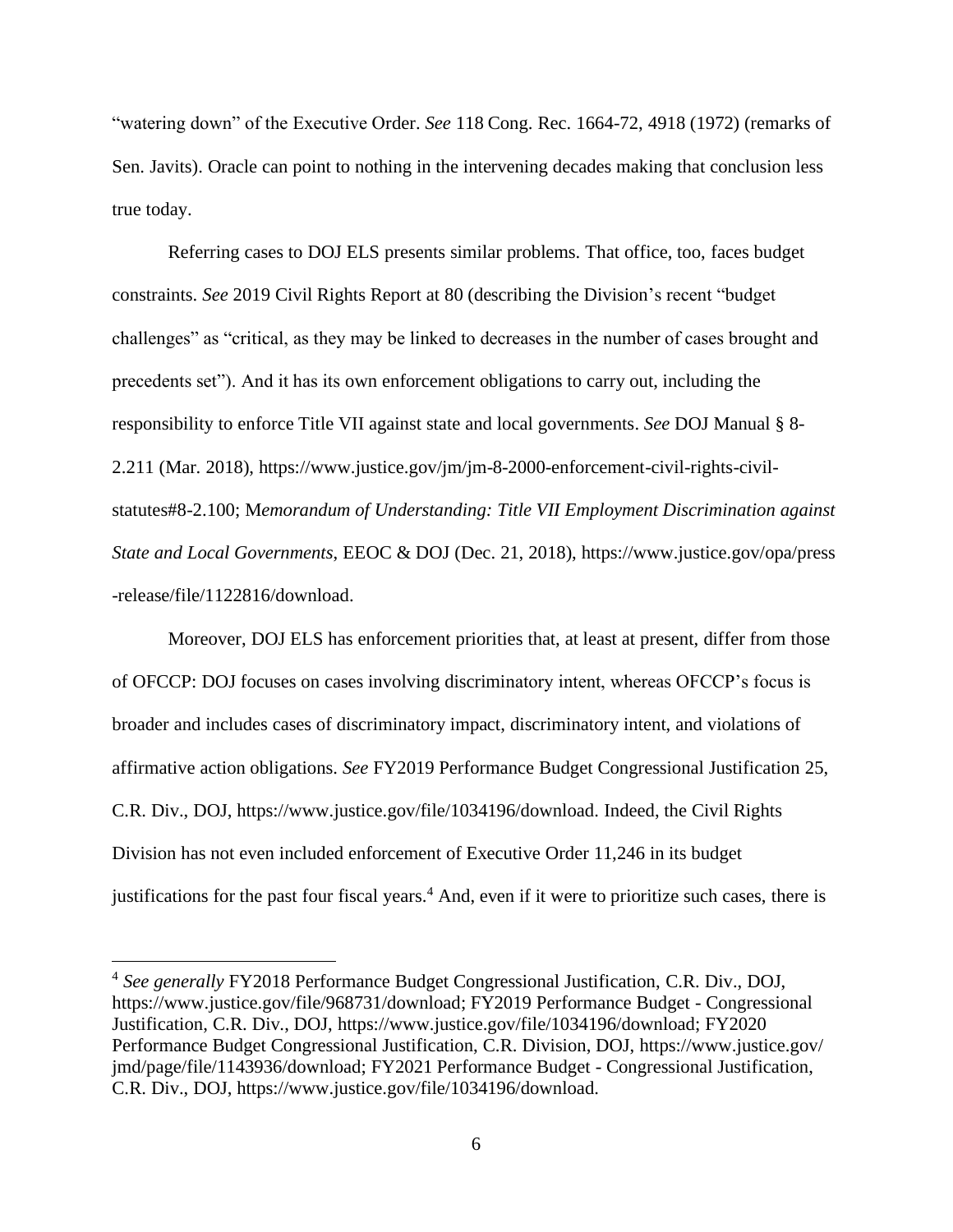nothing to suggest that DOJ ELS would do so for enforcement of certain kinds of violations, like violations of OFCCP regulations requiring that contractors provide critical information relevant to assessing discrimination.

<span id="page-13-1"></span>Litigating all Executive Order 11,246 cases in an Article III court would also engender significant inefficiencies—a result this Court should not take lightly, *see Solis*, 824 F. Supp. 2d at 99. That is because, after an OFCCP investigation and referral, DOJ ELS would conduct a *second* investigation before deciding to prosecute the case. *See* DOJ Manual § 8-2.110; Amicus Curiae Br. of Former Gov't Officials ("Gov't Officials Amicus") 19, ECF No. 19-1. In some instances, and to avoid expending such investigatory resources, DOJ ELS might close cases that OFCCP, having already expended the investigatory resources, would have pursued. And even for cases that made it to federal court, OFCCP would likely be asked to take them up again because there would be "no reason to burden [a court's] scarce judicial resources with the task of supervising the enforcement of the federal contract compliance program," in light of OFCCP's "expertise" in doing so. *United States v. New Orleans Pub. Serv., Inc. ("NOPSI")*, 553 F.2d 459, 474 (5th Cir. 1977), *vacated on other grounds*, 436 U.S. 942 (1978).<sup>5</sup> Accordingly, and as a court in this District has explained, requiring the government to go to court to enforce the Executive Order would "subvert the process of [the] Executive Order [and] turn government contract law on its head," *Uniroyal, Inc. v. Marshall*, 482 F. Supp. 364, 372 (D.D.C. 1979).

<span id="page-13-2"></span><span id="page-13-0"></span>Given the above, the consequences of Oracle's lawsuit would not be, as it claims, a "simple return to all ... litigation [under Executive Order 11,246] being … in federal court." MTI Opp. 7. To the contrary, stripping OFCCP of its authority to prosecute discrimination cases

<sup>5</sup> Notably, the federal contractor in *NOPSI* argued that by filing a case in federal court, rather than an administrative enforcement action, "the Government ha[d] failed to afford the company a hearing mandated under the program." *NOPSI*, 553 F.2d at 472-73.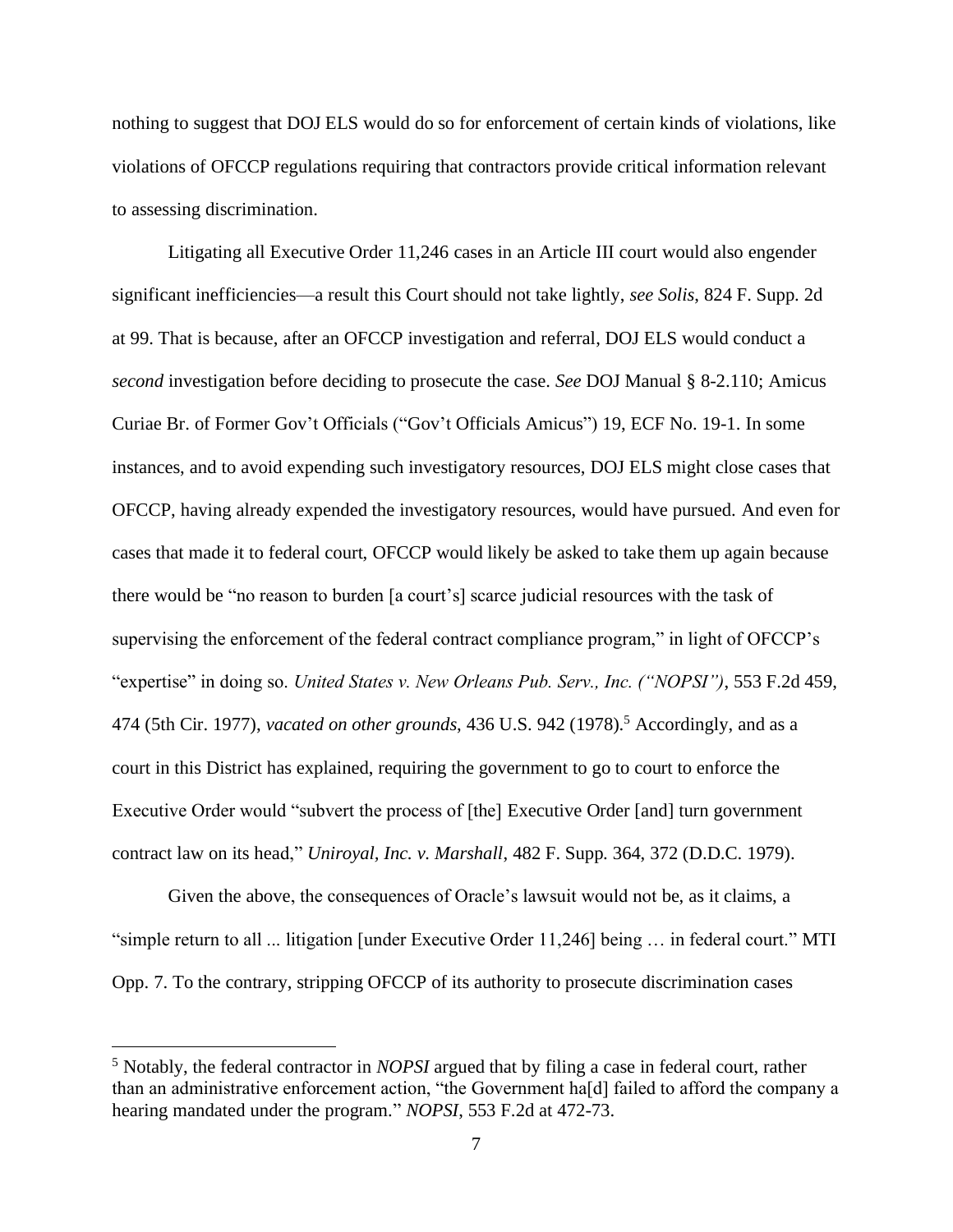would "significantly complicate, inevitably slow, and in some cases prevent altogether efforts to address the potential discrimination OFCCP has identified." Gov't Officials Amicus 19. Indeed, just last year, the U.S. Commission on Civil Rights found that federal agencies—including DOJ ELS, EEOC, and OFCCP—"generally lack adequate resources to investigate and resolve discrimination allegations within their jurisdiction, leaving allegations of civil rights violations unredressed." 2019 Civil Rights Report at 4. Requiring two agencies to do the work of three would only exacerbate the problem, *see id.* at 285 (concluding that merging EEOC and OFCCP would lead to a "loss" in "effective civil rights enforcement")—a result that would certainly harm the Proposed Intervenors, who rely on that robust enforcement regime to provide necessary protections to their members against workplace discrimination.

### <span id="page-14-2"></span>*2. Administrative hearings are essential to OFCCP's enforcement regime.*

<span id="page-14-0"></span>Stripping OFFCP of its enforcement authority under Executive Order 11,246 would also weaken OFCCP's other regulatory efforts to achieve voluntary compliance with the Order. As the former DOJ, EEOC, and OFCCP officials explain as *amici*, "the power to enforce is a necessary complement to the power to regulate." Gov't Officials Amicus 3. OFCCP's administrative enforcement authority thus gives "teeth to the mandate" of Executive Order 11,246. *Miss. Power & Light Co.*, 638 F.2d at 906 (quotation omitted). And it provides OFCCP the leverage needed to achieve voluntary compliance with the Order. *See* 79 Fed. Reg. 46,562, 46,562 (Aug. 8, 2014).

<span id="page-14-1"></span>Take OFCCP's conciliation procedures. In the event OFCCP finds evidence of discrimination in violation of Executive Order 11,246, the agency will attempt to resolve the matter through a Conciliation Agreement—a written agreement in which OFCCP agrees not to institute an administrative enforcement action in exchange for the contractor agreeing to "correct the violations and/or deficiencies" and take "such remedial action as may be necessary,"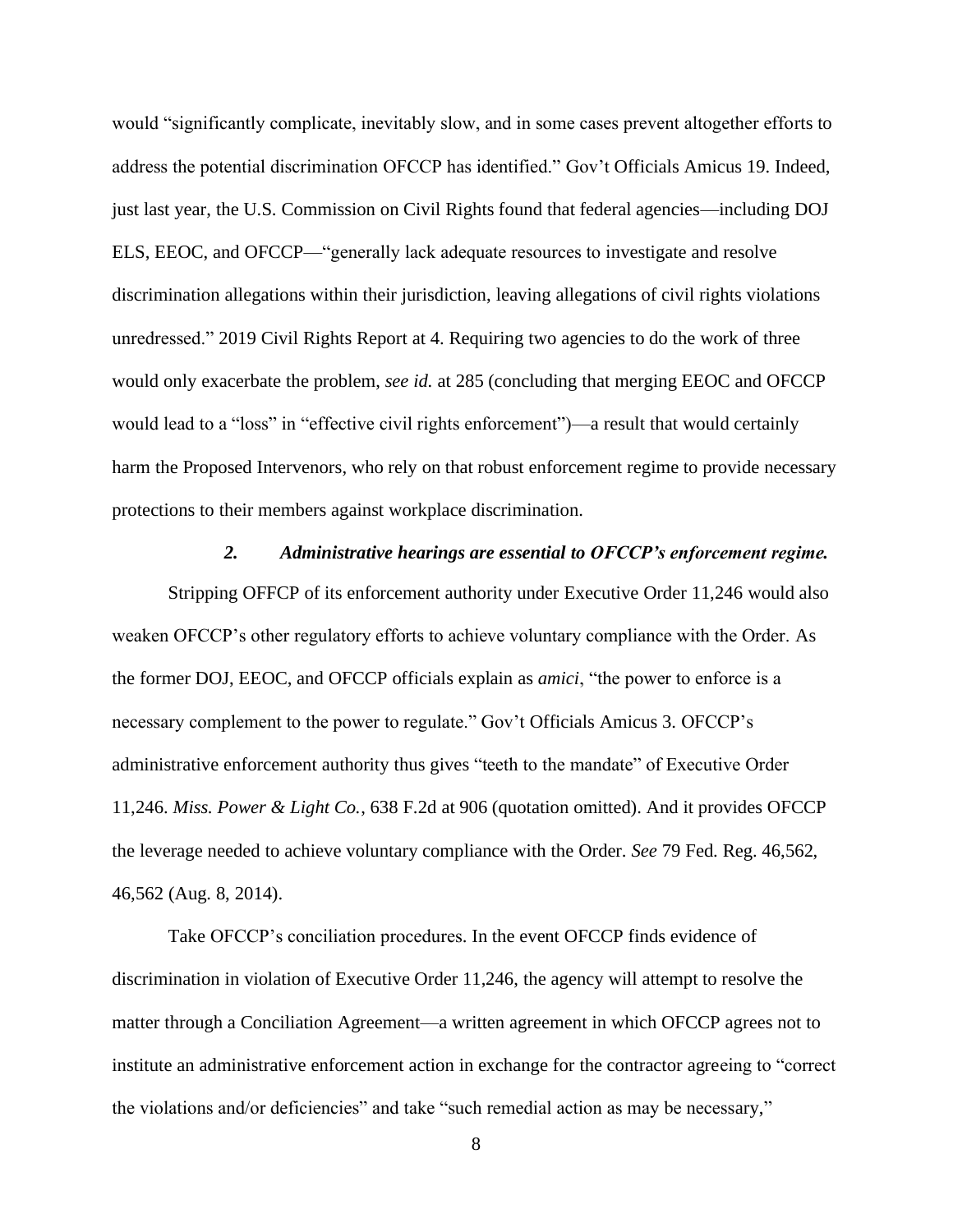<span id="page-15-2"></span><span id="page-15-1"></span>including by paying back pay. 41 C.F.R. § 60-1.33. If a contractor violates the terms of a Conciliation Agreement, OFCCP can initiate enforcement proceedings. 41 C.F.R. § 60-1.34(c). These agreements thus hinge on OFCCP's authority to initiate administrative enforcement actions. *See* Gov't Officials Amicus 18-19 ("The desire to avoid an adversarial process is often what motivates a party to come to the table and work with its regulator to reach a compromise."). Contractors would be far less inclined to engage meaningfully in the conciliation process if OFCCP did not itself have the power to institute an enforcement action. *See* Gov't Officials Amicus 19.

<span id="page-15-4"></span><span id="page-15-3"></span><span id="page-15-0"></span>OFCCP's other compliance efforts likewise depend on its enforcement authority. For example, to uncover cases of likely discrimination for further investigation and enforcement, OFCCP requires contractors to compile and submit data concerning their employment practices, *see* 41 C.F.R. §§ 60-1.7(a), 60-2.13, and conducts compliance evaluations, *id.* § 60-1.20—efforts which in and of themselves encourage voluntary compliance, *see* 79 Fed. Reg. at 46,563. But, as with conciliation agreements, these efforts would be rendered less effective if OFCCP had no enforcement authority. As an initial matter, OFCCP would be unable to prosecute a federal contractor's failure to provide the agency data requested through compliance evaluations. That would eliminate a key incentive for contractors to comply with such requirements. Moreover, absent OFCCP's use of its independent enforcement authority to "focus on finding and remedying systemic workplace discrimination there would be fewer tangible incentives for contractors" to willingly alter their behavior as the result of data-gathering or compliance evaluations, including by "implement[ing] affirmative action programs to prevent workplace discrimination." *See* 71 Fed. Reg. 35,124, 35,125 (June 16, 2006); *see* Gov't Officials Amicus 3-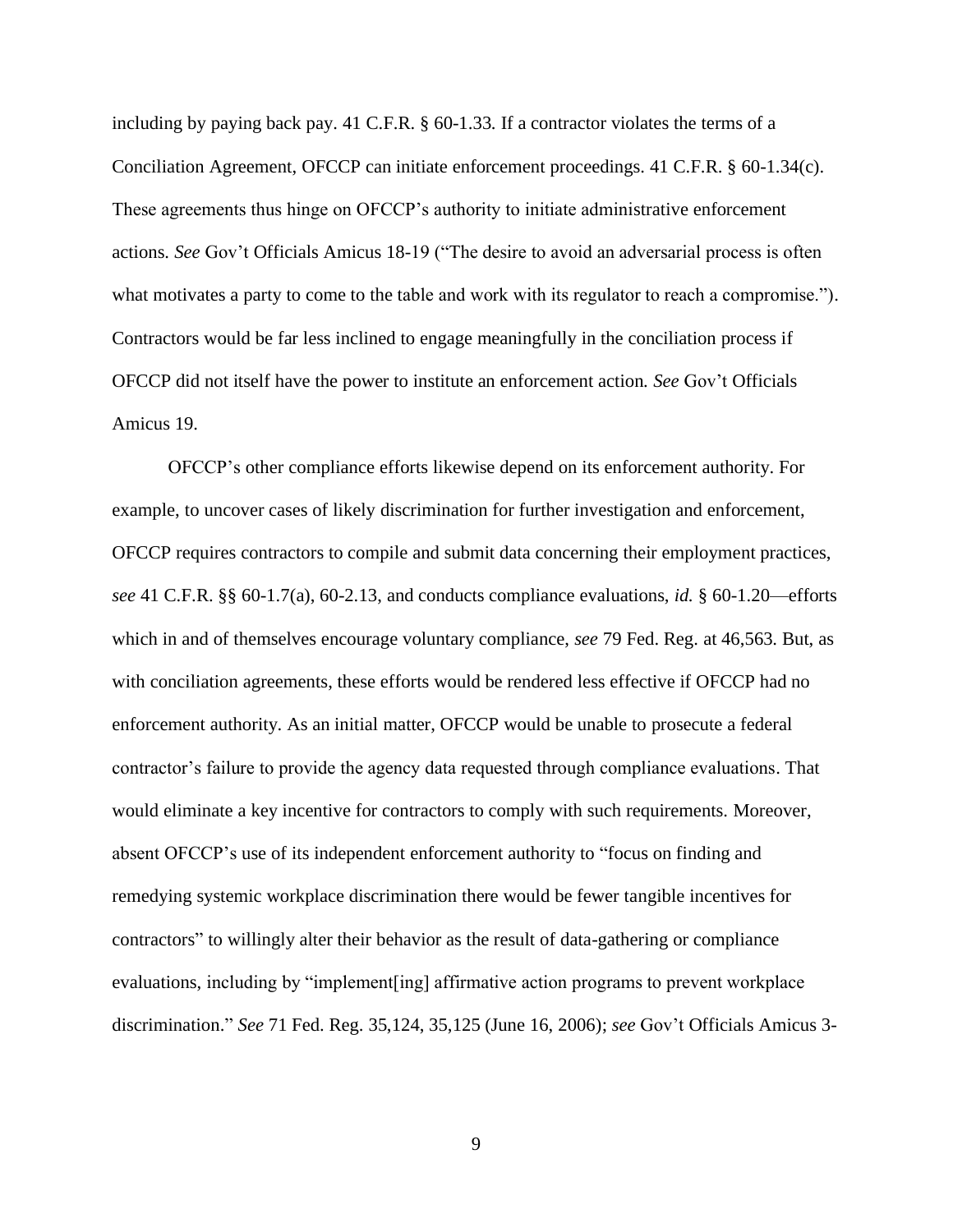4 ("In a world where OFCCP wields no enforcement authority, contractors would engage less in the various initiatives the Office now undertakes to promote voluntary compliance."); *id.* at 18.

It is no answer that OFCCP could still refer cases to DOJ or EEOC. *See* State Amicus 21- 23; Gov't Officials Amicus 19-20. As discussed above, EEOC has no authority to enforce Executive Order 11,246 and its implementing regulations—including OFCCP regulations requiring contractors to report data. In addition, there is no guarantee that either DOJ or EEOC would exercise their prosecutorial discretion—operating against the backdrop of limited budgets, competing enforcement obligations, and divergent enforcement priorities—to bring a case. The chances of an enforcement action are thus significantly diminished—a fact that changes the calculus for any federal contractor assessing whether to comply with OFCCP regulations and/or voluntarily alter its behavior in accordance with the Executive Order.

# <span id="page-16-2"></span><span id="page-16-1"></span>*3. Injunctive and remedial relief are essential to OFCCP's enforcement regime.*

<span id="page-16-0"></span>OFCCP's efforts to enforce Executive Order 11,246 would likewise be impeded if injunctive and remedial relief are not recoverable under the Order. The only other available relief would be contract cancellation or debarment—sanctions that do not incentivize voluntary compliance to the same extent. *See* 47 Fed. Reg. 17,770, 17,773 (Apr. 23, 1982) (the threat of debarment "is only a limited deterrent to discrimination[]"); 46 Fed. Reg. 36,213, 32,615 (July 14, 1981) (identifying the compliance "incentive" provided by the availability of back pay). In fact, OFCCP rarely seeks to cancel a contract or debar a federal contractor. *See* 47 Fed. Reg. at 17,773. If those were the only remedies the government could seek through an enforcement action, there would be less incentive for a contractor to enter into conciliation agreements with OFCCP, Gov't Officials Amicus 19—thereby limiting OFCCP's ability to achieve voluntary compliance with the Executive Order.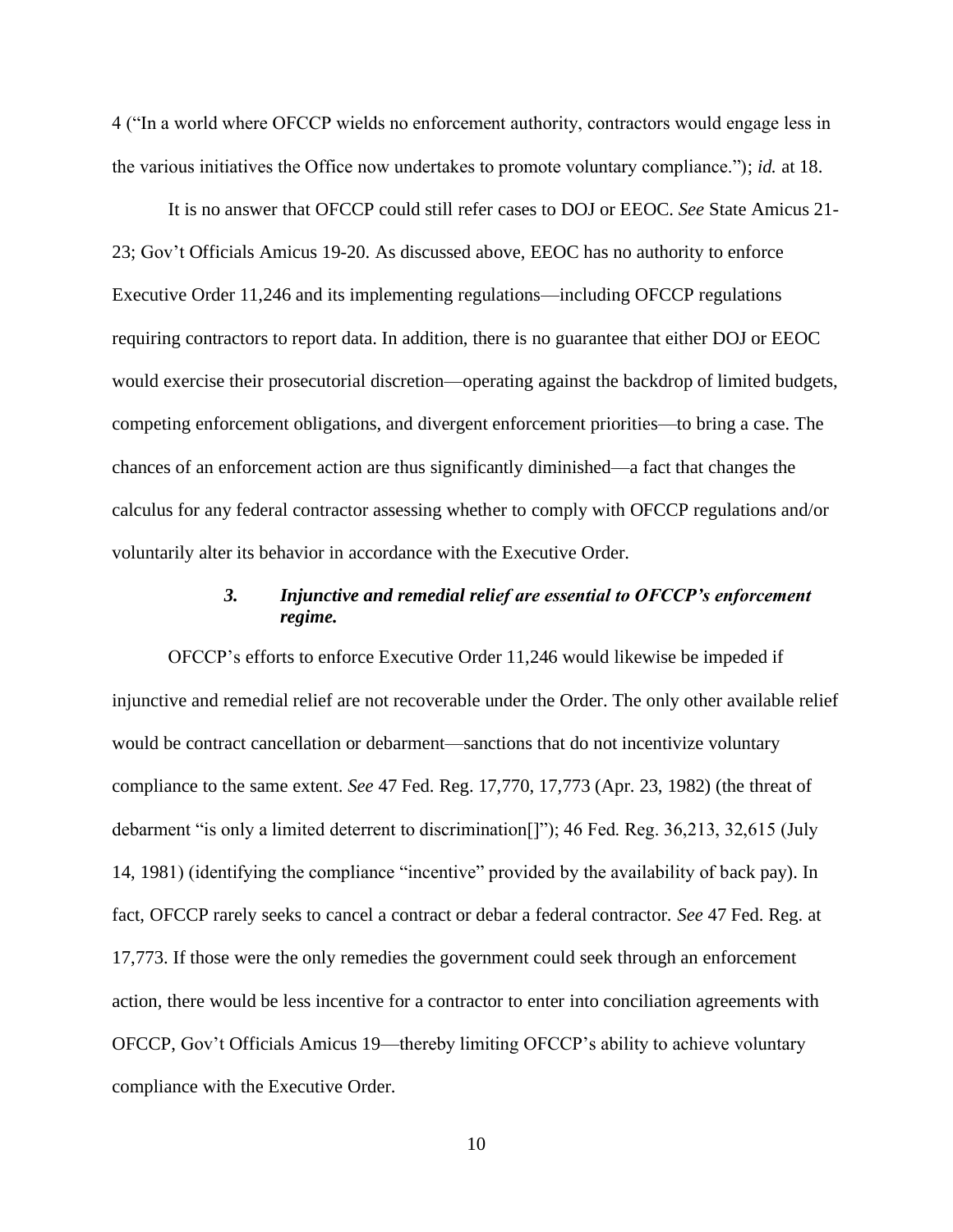Moreover, if injunctive and remedial relief were not recoverable under the Order, the government would be unable to seek back pay in a wide range of cases. That includes many that would directly affect the Proposed Intervenors' members, like cases involving discrimination based on an employee's compensation disclosure or those involving violations of affirmative action obligations—where a contractor therefor violates the Order but not Title VII. *See supra* 4- 5. In such cases, the government would be unable to prevent the "perpetuat[ion]" of discrimination and "continuing violation[s]" of the Executive Order. 40 Fed. Reg. 13,311, 13,313 (Mar. 26, 1975).

<span id="page-17-2"></span>\* \* \*

In sum, the impact of an Oracle victory on the federal government and, in turn, on the Proposed Intervenors, would be severe. It would diminish the federal government's overall capacity to prosecute workplace discrimination claims. It would meaningfully change the way OFCCP operates and render it less effective at achieving voluntary compliance with the mandates set forth in Executive Order 11,246. And it would turn the federal government's comprehensive efforts to enforce civil rights laws against federal contractors into a patchwork quilt, in which EEOC can prosecute some types of claims, DOJ others, and any case likely returning to OFCCP at the end of it all for future compliance monitoring. When the full extent of Oracle's lawsuit becomes clear, so, too, do the Proposed Intervenors' claims of standing.

#### <span id="page-17-1"></span>**B. The Proposed Intervenors will suffer organizational injuries.**

<span id="page-17-0"></span>As detailed in their sworn declarations—which are "taken as true" at this stage of the litigation, *Air All. Hous.*, 365 F. Supp. 3d at 123— and opening brief, the Proposed Intervenors have shown that they will suffer organizational injuries if Oracle succeeds in its lawsuit. Both rely on OFCCP's oversight and enforcement authority to identify, remedy, and prevent federal contractors from violating their nondiscrimination obligations under Executive Order 11,246. For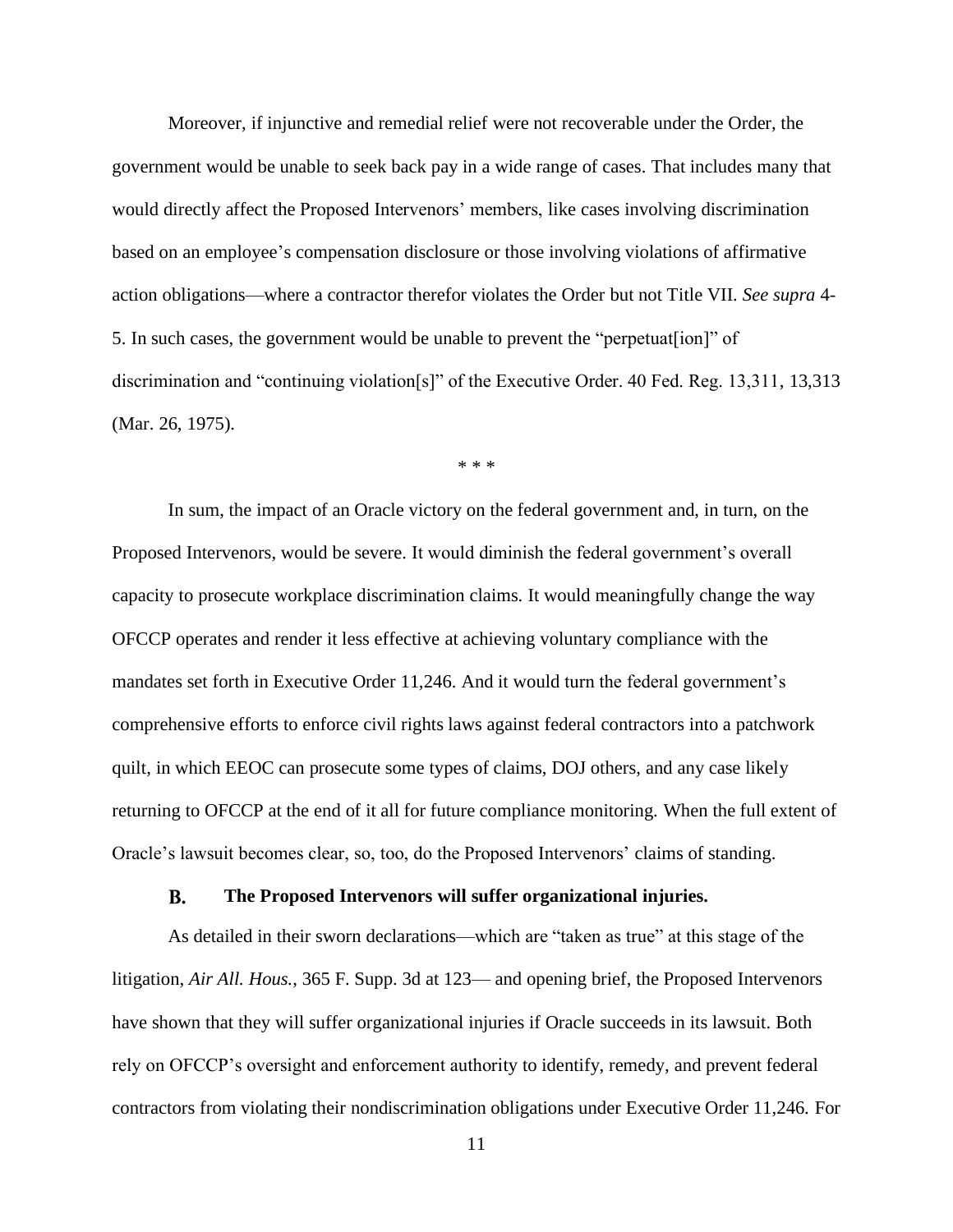example, USW does not typically bargain for a labor arbitration process that obligates employees to resolve all claims of workplace discrimination through arbitration because the arbitral process does not effectively address many cases of systemic workplace discrimination, Redmond Decl. ¶¶ 12-14. Instead, it relies on OFCCP: it educates USW-members of the remedial options available with OFCCP, *id.* ¶ 15, and it relies on OFCCP's ability to seek voluntary compliance from federal contractors through its oversight, monitoring, and conciliation efforts, *id.* ¶ 16, which lessen the likelihood that USW members will ever suffer from workplace discrimination. The same is true of CWA, *see* van Schaick Decl. ¶¶ 23-24; Perry Decl. ¶ 13, which also relies on the wealth of information that OFCCP produces as a result of its enforcement authority, van Schaick Decl. ¶¶ 13-17; Perry Decl. ¶ 11.

If Oracle succeeds in this lawsuit, the Proposed Intervenors will lose access to OFCCP as an essential forum to remedy workplace discrimination that harms their members; lose the benefit of OFCCP's efforts to recover backpay for their members; lose the benefit of OFCCP's efforts to seek voluntary compliance and deter discrimination; be unable to obtain as much data; and be forced to divert resources to altering their operations in response. Redmond Decl. ¶¶ 17- 18; van Schaick Decl. ¶ 24; Perry Decl. ¶¶ 12-13. Both unions, therefore, have organizational standing to intervene in this lawsuit.

Oracle's arguments to the contrary fail.

*First*, Oracle specifically challenges CWA's claim that it will be injured by the loss of data produced through OFCCP enforcement efforts. That is incorrect. As discussed above, stripping OFCCP of its enforcement authority will have direct effects on OFCCP's other operations, including those that result in the publishing of data on which CWA relies. For example, CWA relies on information made public as a result of OFCCP's enforcement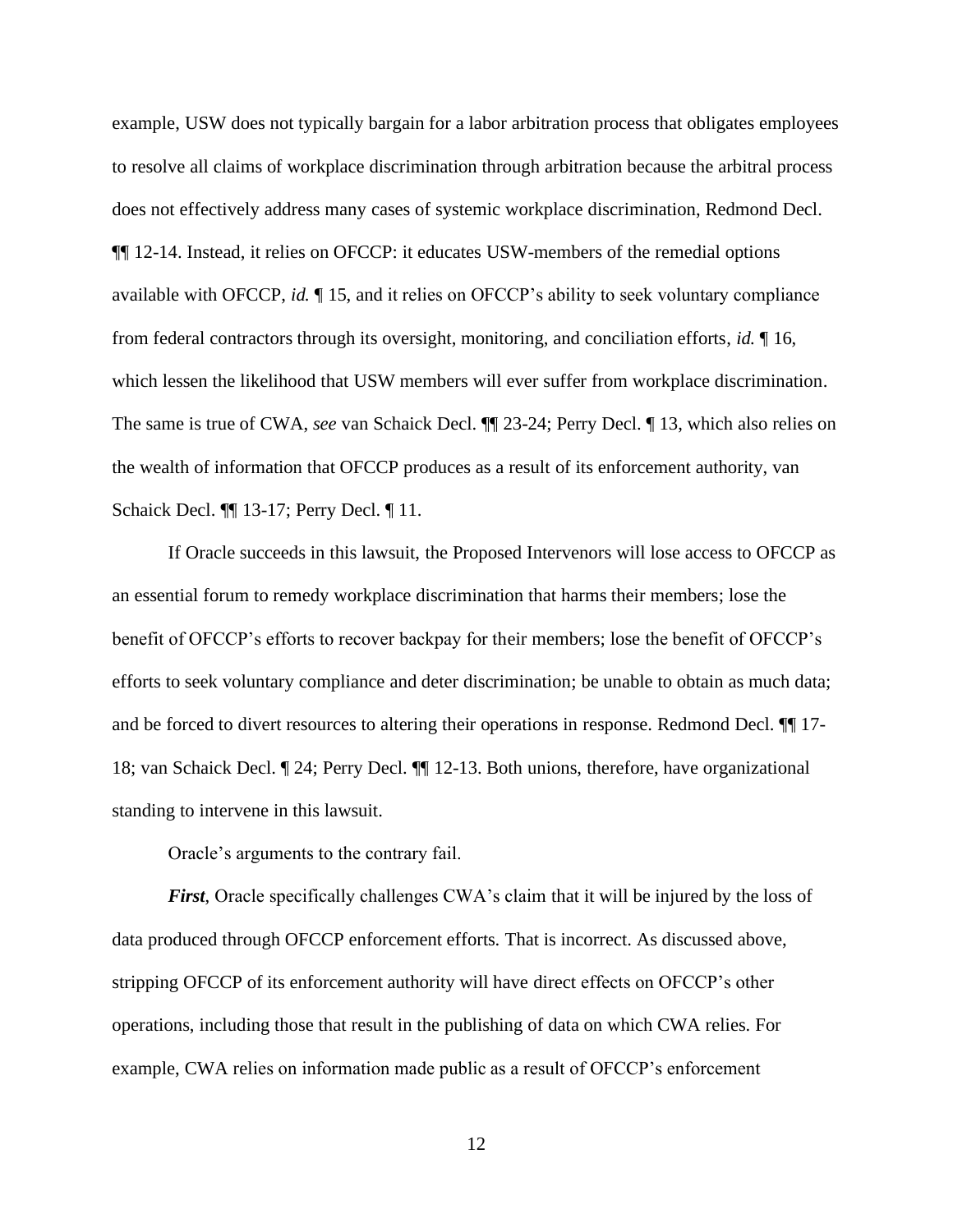investigations. van Schaick Decl. ¶ 13. But, if OFCCP cannot bring enforcement actions, the data produced by its predicate investigations will no longer be made available. *See* Gov't Officials Amicus 3-4. CWA also relies on information made public through conciliation agreements. van Schaick Decl. ¶ 13; Perry Decl. ¶ 11. But OFCCP's ability to enter such agreements hinges on its enforcement authority—without which there will be fewer agreements and thus less information made available through such agreements. *See* Gov't Officials Amicus 13-14; Perry Decl. ¶ 12. Finally, CWA relies on OFCCP's publication of the list of debarred contractors. van Schaick Decl. ¶ 13. But if the government has diminished capacity to prosecute violations of Executive Order 11,246, fewer contractors will be debarred, resulting in a corresponding reduction in data available to CWA about the state of contractor compliance with the Executive Order.

<span id="page-19-1"></span>Losing this data will prevent CWA from using it to maintain up-to-date knowledge about the state of compliance with federal civil rights laws, including Executive Order 11,246, and thereby hamper the union's efforts to prevent and protect against workplace discrimination. van Schaick Dec. ¶¶ 14-21. That gives the union standing. *See Am. Anti-Vivisection Soc'y v. USDA*, 946 F.3d 615, 619 (D.C. Cir. 2020); *PETA v. USDA*, 797 F.3d 1087, 1093 (D.C. Cir. 2015); *Nat'l Women's Law Ctr. v. OMB*, 358 F. Supp. 3d 66, 79-80 (D.D.C. 2019); *Air All. Hous.*, 365 F. Supp. 3d at 123-27.

<span id="page-19-3"></span><span id="page-19-2"></span><span id="page-19-0"></span>*Second*, Oracle describes as "speculation" USW's claims averments about how it will change its collective bargaining efforts. MTI Opp. 11-12. They are is anything but. Granting the relief sought by Oracle will disturb the stability of labor relations by upending the decades-long, settled expectations of the parties to collective bargaining agreements. Unions such as USW, along with regulated employers, have negotiated labor arbitration and civil rights clauses in collective bargaining agreements against a backdrop in which OFCCP possesses the remedial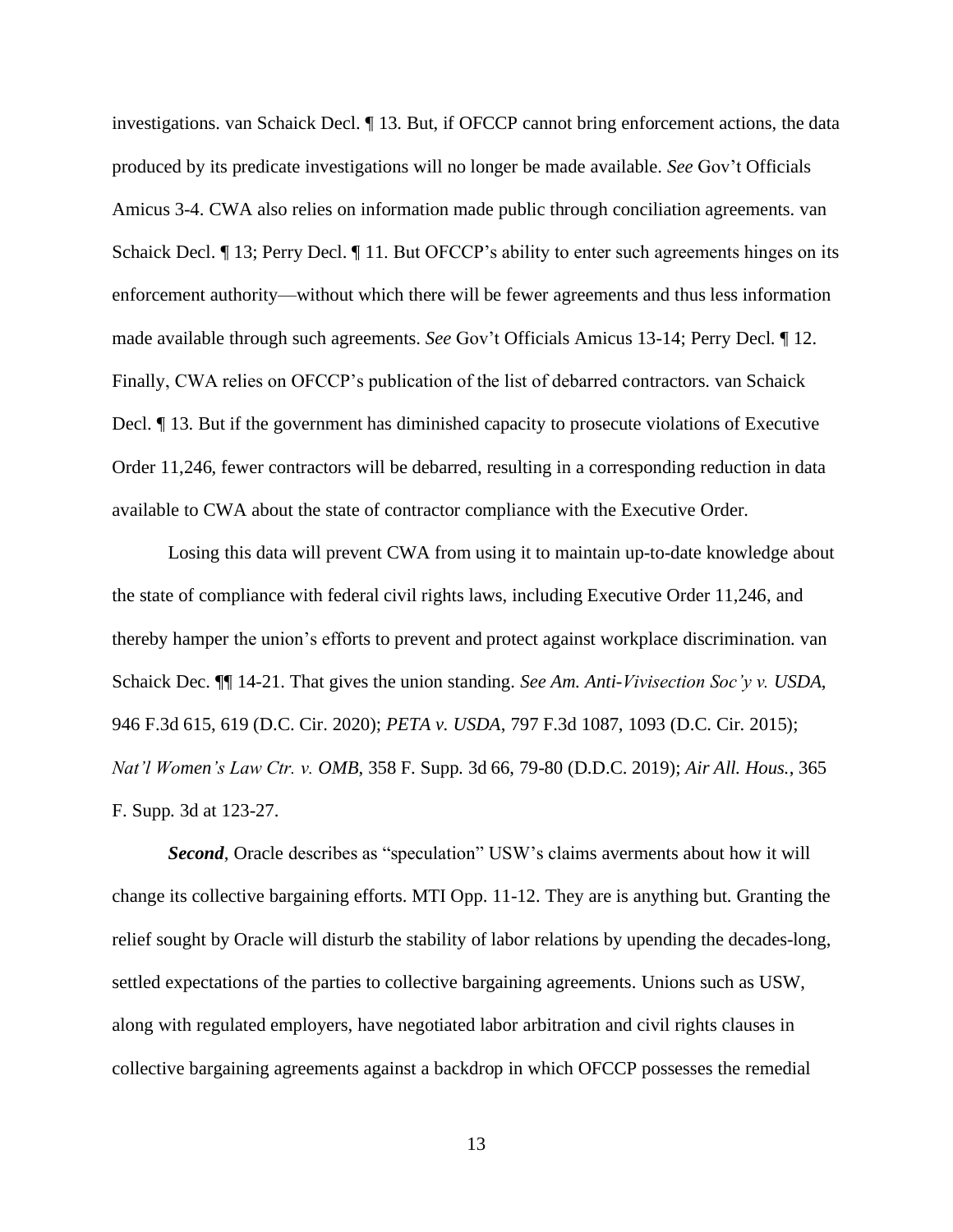<span id="page-20-2"></span>and administrative authority here challenged. Stripping OFCCP of that authority will change the basic assumptions of collective bargaining parties and will force each to consider making or demanding concessions in order to collectively bargain substitutes for existing procedures. Redmond Decl. ¶¶ 19-20. Because labor law does not require parties to make concessions, 29 U.S.C. § 158(d), it is possible that, in many instances, the remedial gaps may remain unfilled, as parties will be unable to reach agreements to resolve by collective bargaining the procedures upon which each has relied for decades.

<span id="page-20-1"></span><span id="page-20-0"></span>*Third*, Oracle argues that the unions will not be injured because they have other options—*i.e.*, they could turn to EEOC to attain remedies available under Title VII or hold out hope that OFCCP will refer a matter to DOJ and that DOJ will prosecute. *See* MTI Opp. 9-11. Even if that were true, an organization does not have "to prove that [it is] entirely hamstrung by challenged actions" to establish organizational standing. *O.A. v. Trump*, 404 F. Supp. 3d 109, 143 (D.D.C. 2019); *see also League of Women Voters v. Newby*, 838 F. 3d 1, 9 (D.C. Cir. 2016) ("obstacles" that made it "more difficult for the Leagues to accomplish their primary mission" constituted injury). In any event, Oracle offers no evidence for its suggestion that EEOC and DOJ could simply pick up where OFCCP leaves off in prosecuting discrimination cases. As discussed above, they 8 could not.<sup>6</sup>

*Fourth*, Oracle argues that "returning OFCCP to its investigative roots and permitting DOJ and EEOC to reassert their prosecutorial authority is not contrary to CWA and USW's ... anti-discrimination mission[s]." MTI Opp. 12. Properly framed, however, the issue is whether Oracle's success in this lawsuit would diminish the government's capacity to prosecute workplace discrimination claims and undermine OFCCP's own pre-enforcement efforts to

<sup>6</sup> Nor could the states. *See* State Amicus 23-25.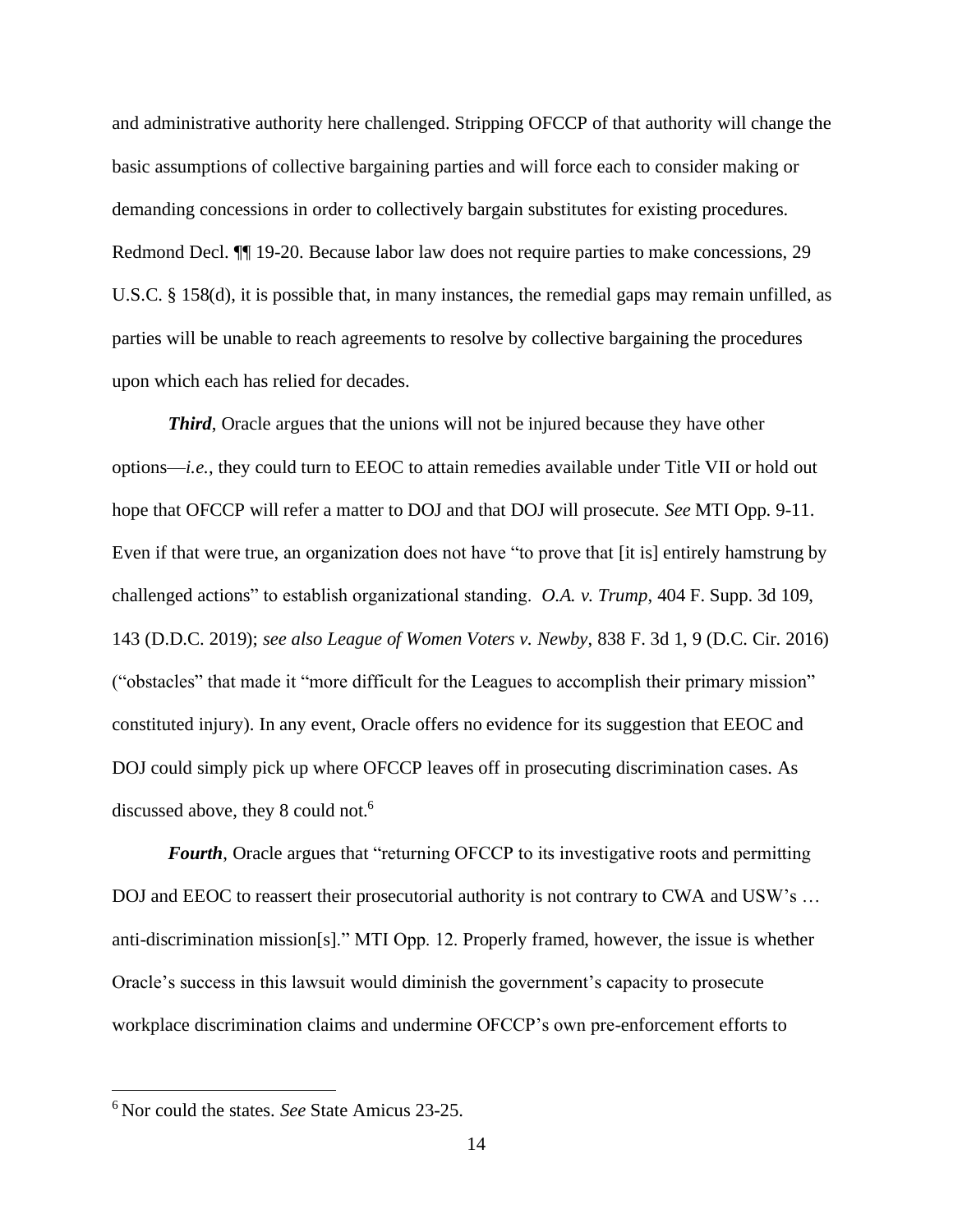achieve voluntary compliance with Executive Order 11,246, thus injuring the unions and their mission to protect worker-members from workplace discrimination. For the reasons discussed above, it would.

*Fifth*, Oracle insists that the Proposed Intervenors' claim of standing is undercut by the fact that the effects of the lawsuit would be broadly felt by other unions and workers. *See* MTI Opp. 12-13. But not all unions represent employees of government contractors, and those that do may not all depend on the OFCCP process.

<span id="page-21-2"></span><span id="page-21-1"></span><span id="page-21-0"></span>More important, "[a]n injury shared by a large number of people is nonetheless an injury." *Cutler v. U.S. Dep't of Health & Human Servs.*, 797 F.3d 1173, 1180 (D.C. Cir. 2015) (quotation omitted); *see also Spokeo, Inc. v. Robins*, 136 S. Ct. 1540, 1548 n.7 (2016) ("The fact that an injury may be suffered by a large number of people does not of itself make that injury a nonjusticiable generalized grievance."); *FEC v. Akins*, 524 U.S. 11, 24 (1998) ("[W]here a harm is concrete, though widely shared, the Court has found injury in fact." (quotation omitted)). The Proposed Intervenors represent a significant proportion of the workers in America who stand to lose if OFCCP's enforcement regime is left debilitated should Oracle succeed in this matter. The Proposed Intervenors will, as a result, be left to fill the gap—or, at least, attempt to fill the gap to ensure its members maintain sufficient protections from workplace discrimination. Whether other unions could also raise similar claims is irrelevant. What matters here is that both CWA and USW have produced a substantial factual record—one which is uncontroverted and must be taken as true at this stage of the litigation—showing how they currently rely on OFCCP to effectuate their missions, and how their operations will be impeded and their pocketbooks taxed, if Oracle were here successful. No more is needed to establish standing.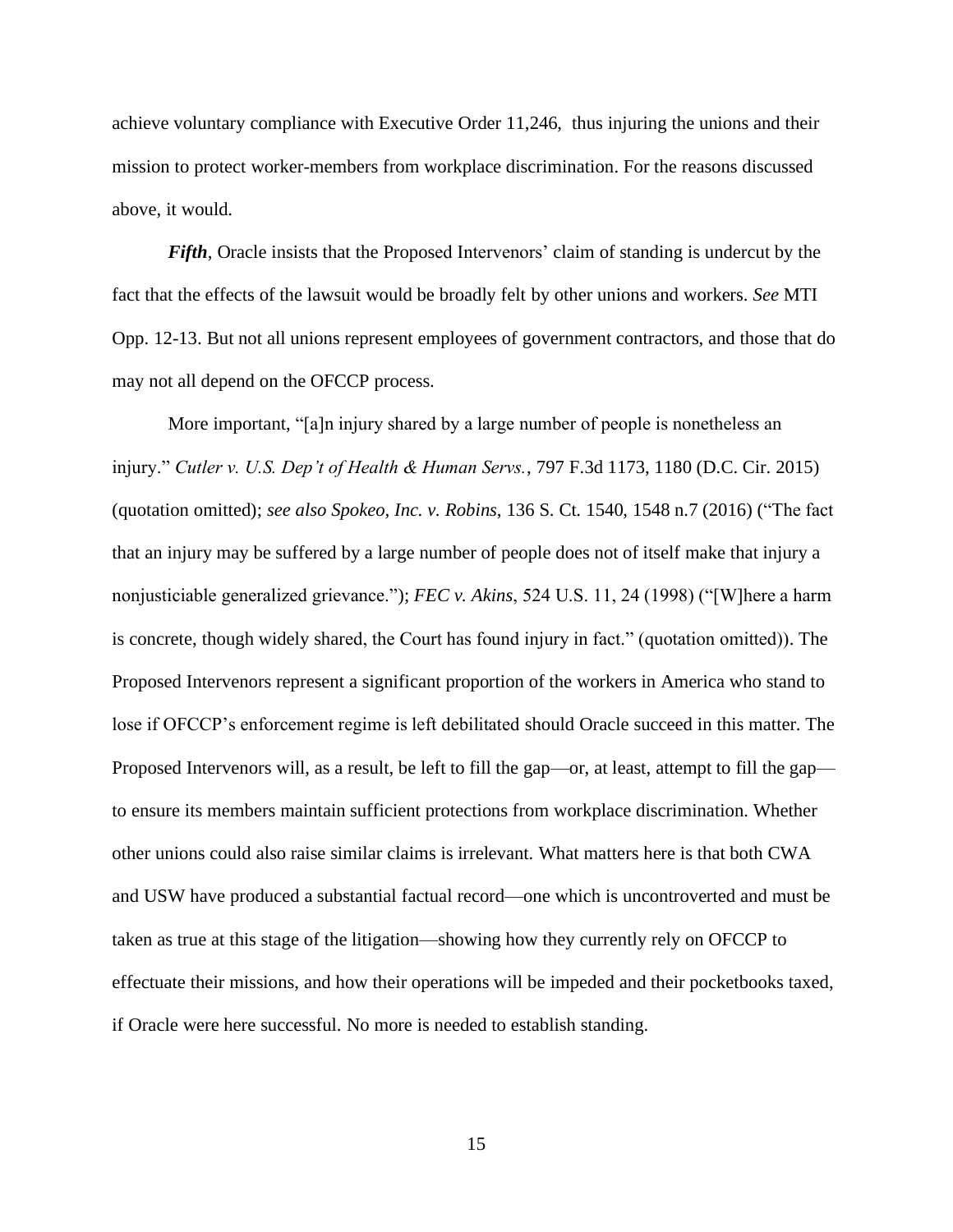#### <span id="page-22-3"></span> $\mathbf{C}$ . **CWA will suffer associational injury.**

<span id="page-22-0"></span>CWA also has associational standing. As explained in its opening brief, CWA members at the West Virginia Frontier facility, like Ms. Poe, stand to lose the benefit of Frontier's Conciliation Agreement with OFCCP and the nondiscriminatory staffing practices required under it. That agreement is enforceable through OFCCP's authority to "initiate" immediately" an "enforcement proceeding[]" if it determines that Frontier has "violated its commitments" under the Agreement. *See* 41 C.F.R. § 60-1.34(c). Absent that authority, however, OFCCP's only recourse for violation of the agreement would be to refer the case to DOJ.<sup>7</sup> But, DOJ will conduct its own investigation and make its own prosecutorial decision—a process that takes time and provides no guarantee that Frontier will ever be called to account for its violations. In the meantime, CWA members would suffer. That is not, as Oracle contends, a "generalized grievance." MTI Opp. 15. Instead, it is precisely the kind of injury that courts have recognized is sufficient to confer standing.

<span id="page-22-2"></span><span id="page-22-1"></span>For this reason, Oracle's reliance, MTI Opp. 14-15, on *Hollingsworth v. Perry*, 570 U.S. 693 (2013) and *Diamond v. Charles*, 476 U.S. 54 (1986) is misplaced. In *Hollingsworth*, the Supreme Court held that the original proponents of a state law did not have standing to challenge a district court order finding that law unconstitutional because, as the Court explained, "[t]heir only interest in having the District Court order reversed was to vindicate the constitutional validity of a generally applicable California law." 570 U.S. at 705-06. Similarly, in *Diamond*, the Court held that a private citizen "whose own conduct is neither implicated nor threatened by a *criminal* statute has no judicially cognizable interest in the statute's defense." *Diamond*, 476 U.S.

 $7$  Oracle asserts that OFCCP could refer the case to EEOC. MTI Opp. 14. But, as discussed above, EEOC has no authority to enforce contractual violations, including any claims that Frontier has violated the terms of the Conciliation Agreement.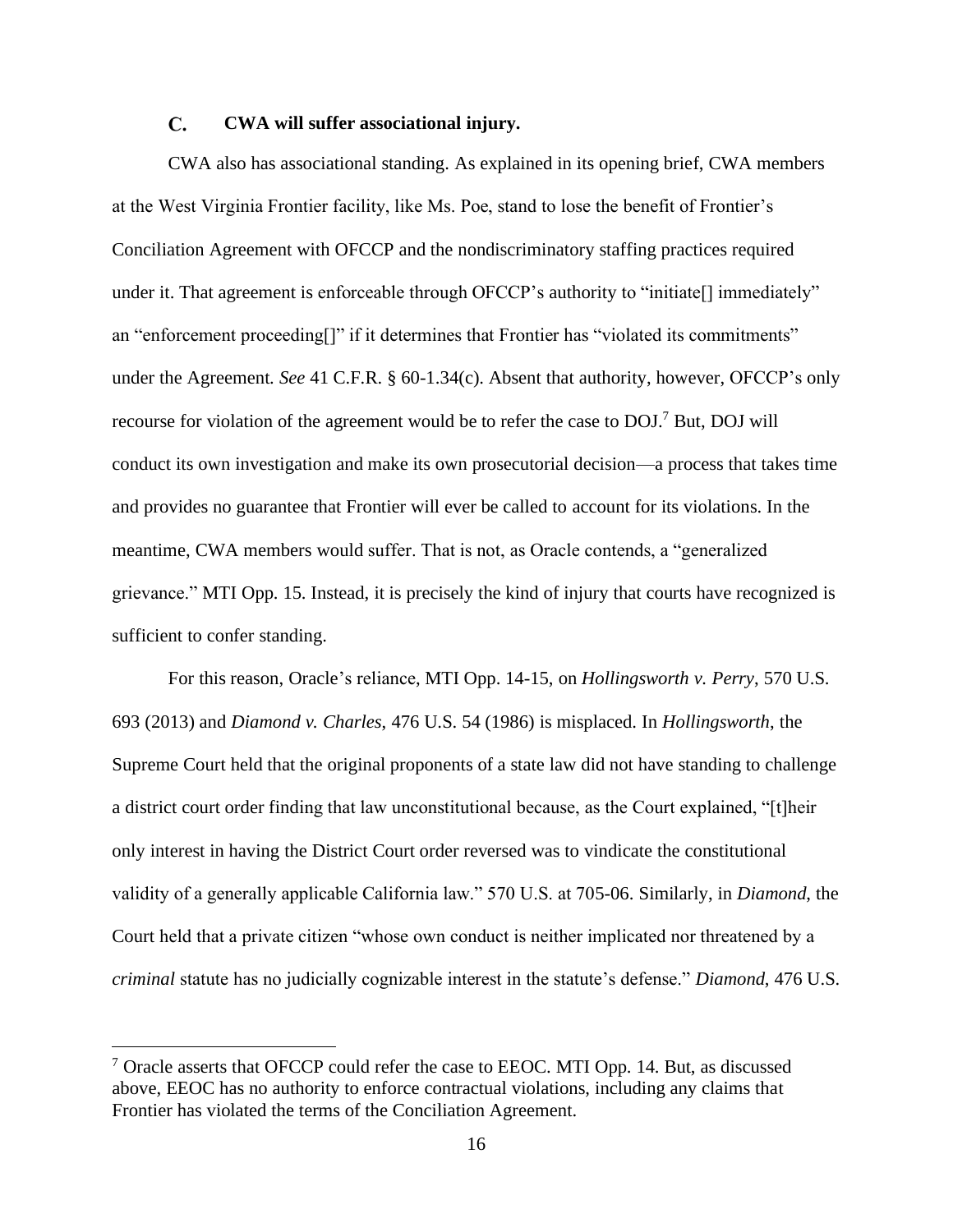at 56 (emphasis added). *Hollingsworth* and *Diamond* thus stand only for the proposition that an individual does not have standing to defend the legality of generally applicable laws if they cannot show how the enforcement of such laws will injure them.

Here, however, the CWA has demonstrated the requisite nexus between its members and OFCCP's continued enforcement of Executive Order 11,246. CWA members, including Ms. Poe, currently work at the West Virginia Frontier facility; that facility is the subject of a conciliation agreement between the company and OFCCP; and under that agreement, Frontier must develop and maintain nondiscriminatory staffing procedures—procedures that will benefit CWA members any time they apply for a promotion or new position. Those members thus have a cognizable interest in ensuring that OFCCP maintains the ability to enforce an agreement to which they are beneficiaries. Because Oracle does not dispute that their interests are "germane" to CWA's purpose, or that those members is necessary, *see Nat'l Mar. Union*, 824 F.2d at 1231, CWA has associational standing.

#### <span id="page-23-1"></span>D. **The Proposed Intervenors have demonstrated causation and redressability.**

<span id="page-23-0"></span>The Proposed Intervenors have demonstrated that the injuries identified above will be caused by an Oracle victory in this lawsuit and would be redressed if the lawsuit were dismissed.

Oracle's only argument to the contrary is that causation and redressability are more difficult to establish when they "hinge on the response of the regulated party." MTI Opp. 15-16. But the Proposed Intervenors' standing does not turn on how federal contractors would respond. As explained above, an Oracle victory in this lawsuit would diminish the government's capacity to prosecute claims of workplace discrimination against federal contractors and limit CWA's access to important information. The Proposed Intervenors would have to adjust their operations and divert resources as a result—regardless of whether federal contractors would actually "discriminate more" or not. *Id.* 16.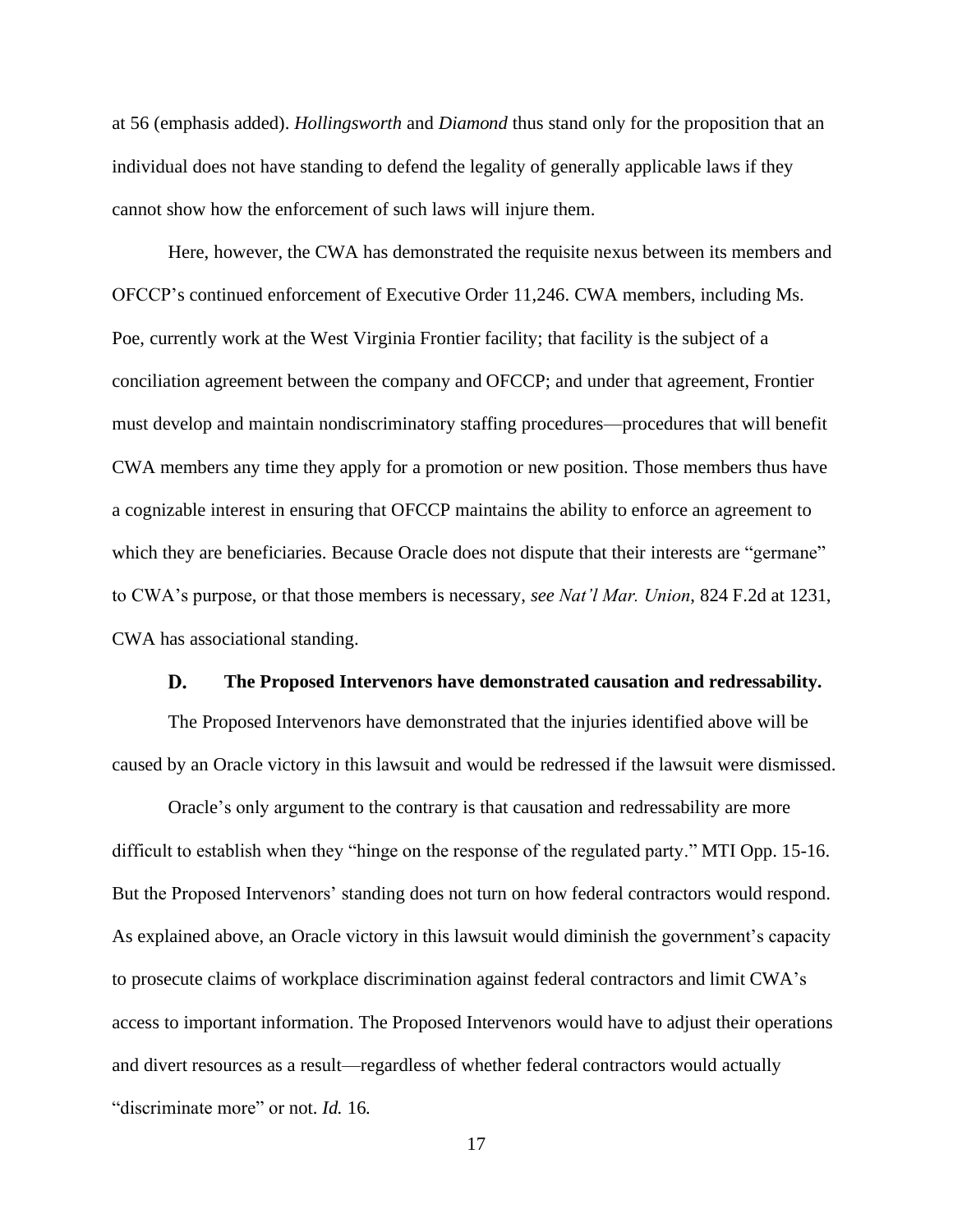In any event, it is not hard to imagine that federal contractors would feel less need to comply with the requirements imposed by Executive Order 11,246 if DOJ ELS and EEOC—with their limited resources and competing obligations—were left to pick up the slack created by OFCCP's sudden departure from the realm of civil rights enforcement. As *amici*, including former OFCCP officials, explained at length, the agency's enforcement authority is what incentivizes contractors to voluntarily cooperate with OFCCP to achieve compliance with the Executive Order, including by entering conciliation agreements and otherwise altering their conduct based on evidence revealed through OFCCP's data-gathering and compliance evaluation efforts. *See* Gov't Officials Amicus 14, 18; *see also* 71 Fed. Reg. at 35,125; 46 Fed. Reg. at 32,615; The Federal Civil Rights Enforcement Effort—1977 142, Comm'n on C.R. (Dec. 1977). "[T]here is no question that," stripped of its authority, OFCCP's relationship with the regulated community "would shift." Gov't Officials Amicus 18. Moreover, and with regard to OFCCP's authority to seek back pay, federal contractors have, in the past, acknowledged that the possibility of such awards does more to deter discrimination than the possibility of debarment. *See* 47 Fed. Reg. at 17,773. These uncontroverted facts are sufficient to support the Proposed Intervenors' standing to intervene in this case.

### <span id="page-24-0"></span>**II. The Proposed Intervenors are entitled to intervene as of right.**

Oracle concedes that the Proposed Intervenors' motion is timely. *See* MTI Opp. 17. The Proposed Intervenors have also shown that they have an interest in protecting their operations and resources—one that would be impaired by the sweeping relief Oracle seeks, and one that the Department cannot and will not adequately represent. Mem. in Supp. Mot. to Intervene ("Mot.") 15-19, ECF No. 10-1. They are therefore entitled to intervene by right.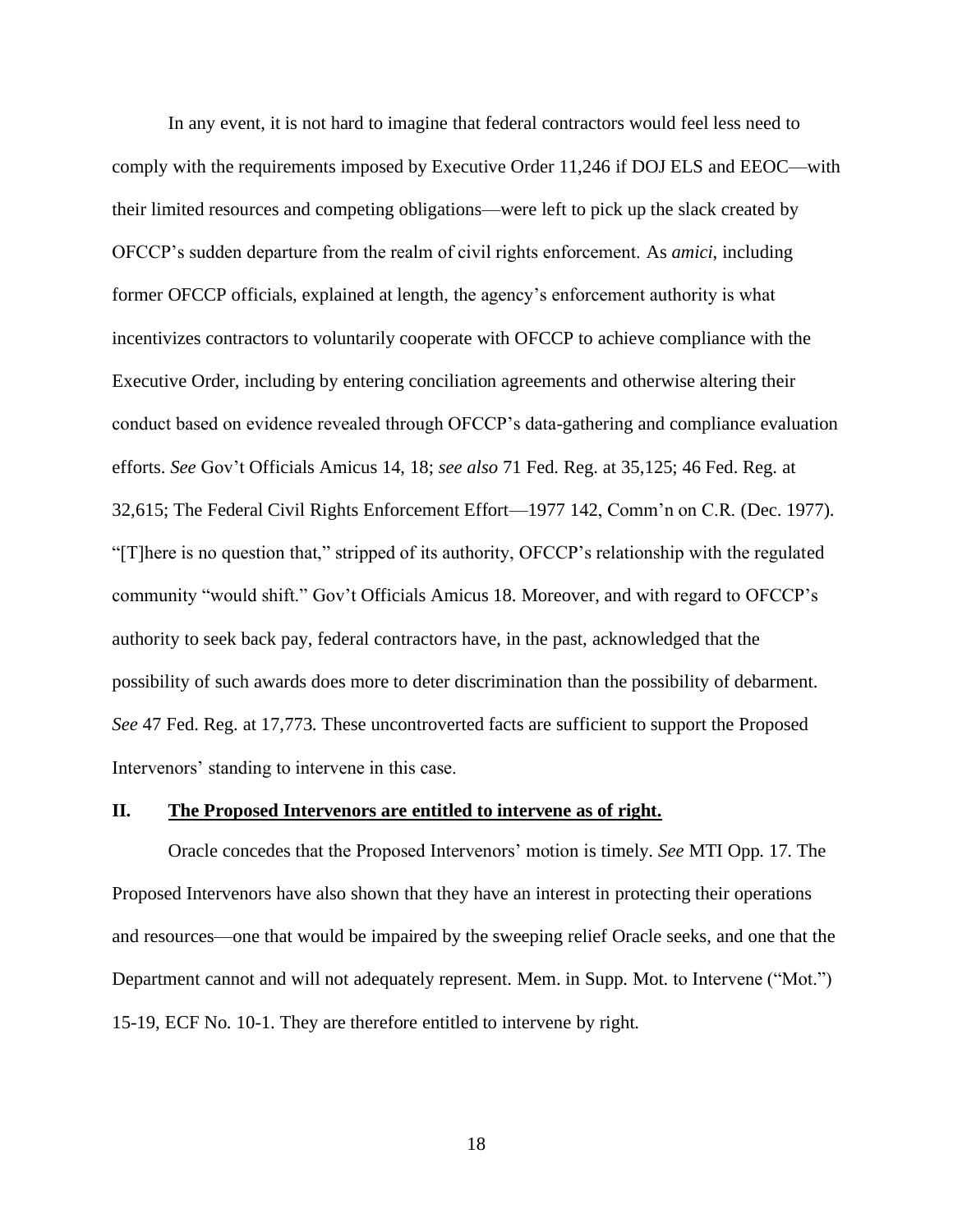#### <span id="page-25-2"></span><span id="page-25-0"></span> $\mathbf{A}$ . **The Proposed Intervenors have a significant interest in the subject of this action.**

Oracle acknowledges that, if the Proposed Intervenors have standing, they "*a fortiori*  [have] an interest'" within the ambit of Rule 24. *Crossroads Grassroots Pol'y Strategies v. FEC*, 788 F.3d 312, 320 (D.C. Cir. 2015) (quoting Fed. R. Civ. P. 24(a)(2)); *see* MTI Opp. 17. Contrary to Oracle's attempts to distort Rule 24, that is all that the Proposed Intervenors need to show to meet the interest requirement.

<span id="page-25-5"></span><span id="page-25-4"></span><span id="page-25-1"></span>In particular, Oracle tries to engraft a prudential standing requirement onto Rule 24's interest requirement. To do so, it relies on the D.C. Circuit's decision in *Deutsche Bank Nat'l Trust Co. v. FDIC*, 717 F.3d 189 (D.C. Cir. 2013). But subsequent "caselaw in this circuit appears to preclude [Oracle's] position," *Campaign Legal Ctr. v. FEC*, 334 F.R.D. 1, 5 (D.D.C. 2019). Just two years later, and in the wake of the Supreme Court's decision in *Lexmark International, Inc. v. Static Control Components, Inc.*, 572 U.S. 118 (2014), the D.C. Circuit clarified that "[w]here an intervenor-defendant establishes Article III standing and meets the dictates of Federal Civil Rule 24, there is no need for another layer of judge-made prudential considerations to deny intervention." *Crossroads*, 788 F.3d at 320. Thus, the concept of prudential standing—itself a "misnomer," *see Lexmark*, 572 U.S. at 127 (quotation omitted) has no bearing on whether the Proposed Intervenors may intervene.

<span id="page-25-3"></span>It is unclear whether and to what extent Rule 24 continues to impose a "nexus requirement" between the intervenor's interest and the underlying case. *See Deutsche Bank*, 717 F.3d at 195, MTI Opp. 18 n.9. Even if there is such a requirement, there is plainly a nexus between Oracle's sweeping challenge to OFCCP's authority and the Proposed Intervenors' significant protectable interest in defending their programs and resources, which rely on OFCCP—much more than an "abstract interest in defending government regulations," *see* MTI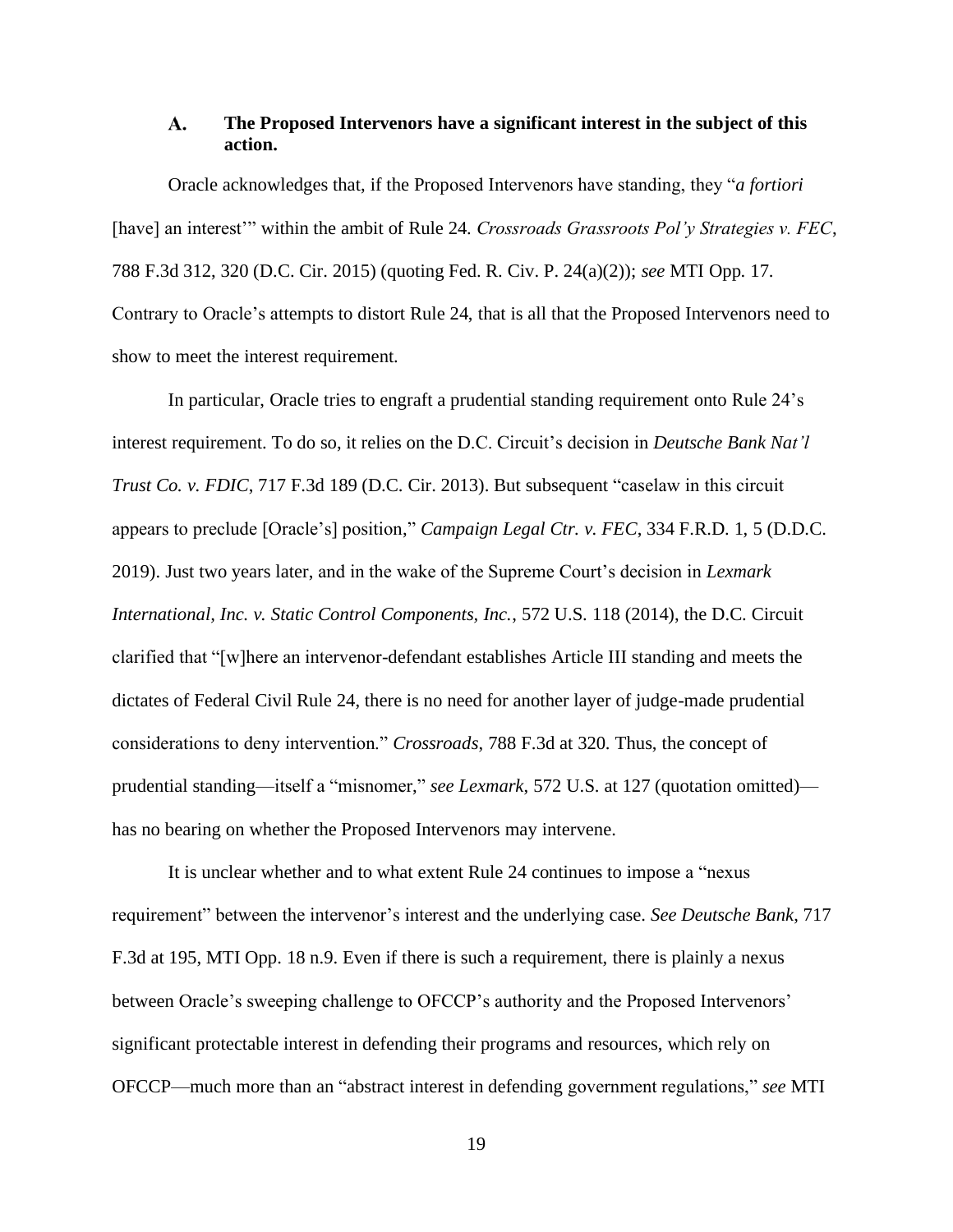<span id="page-26-2"></span><span id="page-26-1"></span>Opp. 18. Indeed, courts in this Circuit and elsewhere have repeatedly allowed beneficiaries of government programs to intervene to defend them. *See, e.g.*, *Fund For Animals, Inc. v. Norton*, 322 F.3d 728, 733 (D.C. Cir. 2003) (allowing Mongolia to intervene because it would lose tourism revenue if rule permitting hunters to import argali trophies were overturned); *Dimond v. District of Columbia*, 792 F.2d 179, 192 (D.C. Cir. 1986) (allowing insurer to intervene to defend policy limiting liability of tortfeasors); *Alfa Int'l Seafood v. Ross*, 2017 WL 1906586, at \*1 (D.D.C. May 8, 2017) (Mehta, J.) (allowing trade association to intervene to defend program that protected its members from competition); *Assoc. Dog Clubs of N.Y. State v. Vilsack*, 44 Supp. 3d 1, 5-6 (D.D.C. 2014) ("Harm caused to an organization's programs by the invalidation of a rule is no less concrete or demonstrable than the same harm caused by an agency's failure to enforce a rule.").<sup>8</sup> Oracle cannot find in Rule 24 what the D.C. Circuit has declined to recognize as a matter of prudential standing.

#### <span id="page-26-3"></span><span id="page-26-0"></span>**B. Disposition of this case without the Proposed Intervenors would impair their interests.**

The sweeping relief that Oracle seeks—whether Oracle calls it "abolition" or something else—would drastically diminish the OFCCP's enforcement authority and force the Proposed Intervenors to make precisely the operational adjustments they fear. Oracle does not dispute that the impairment prong is satisfied if there is even a "possibility" that intervenors' "interests may be practically impaired or impeded by the disposition of the plaintiffs' suit," *Foster v. Gueory*, 655 F.2d 1319, 1325 (D.C. Cir. 1981), or that the standard presents a "minimal" burden, *Clinton*, 255 F.3d at 1253. That minimal standard is abundantly satisfied here.

<span id="page-26-5"></span><span id="page-26-4"></span><sup>8</sup> *Accord, e.g., Utah Ass'n of Ctys. v. Clinton*, 255 F.3d 1246, 1252 (10th Cir. 2001) (permitting environmental organizations to intervene to defend establishment of national monument); *N.Y. Pub. Interest Res. Grp., Inc. v. Regents of Univ. of State of N.Y.*, 516 F.2d 350, 352 (2d Cir. 1975) (allowing pharmacists to intervene to defend prohibition on pharmaceutical advertising that protected small pharmacies).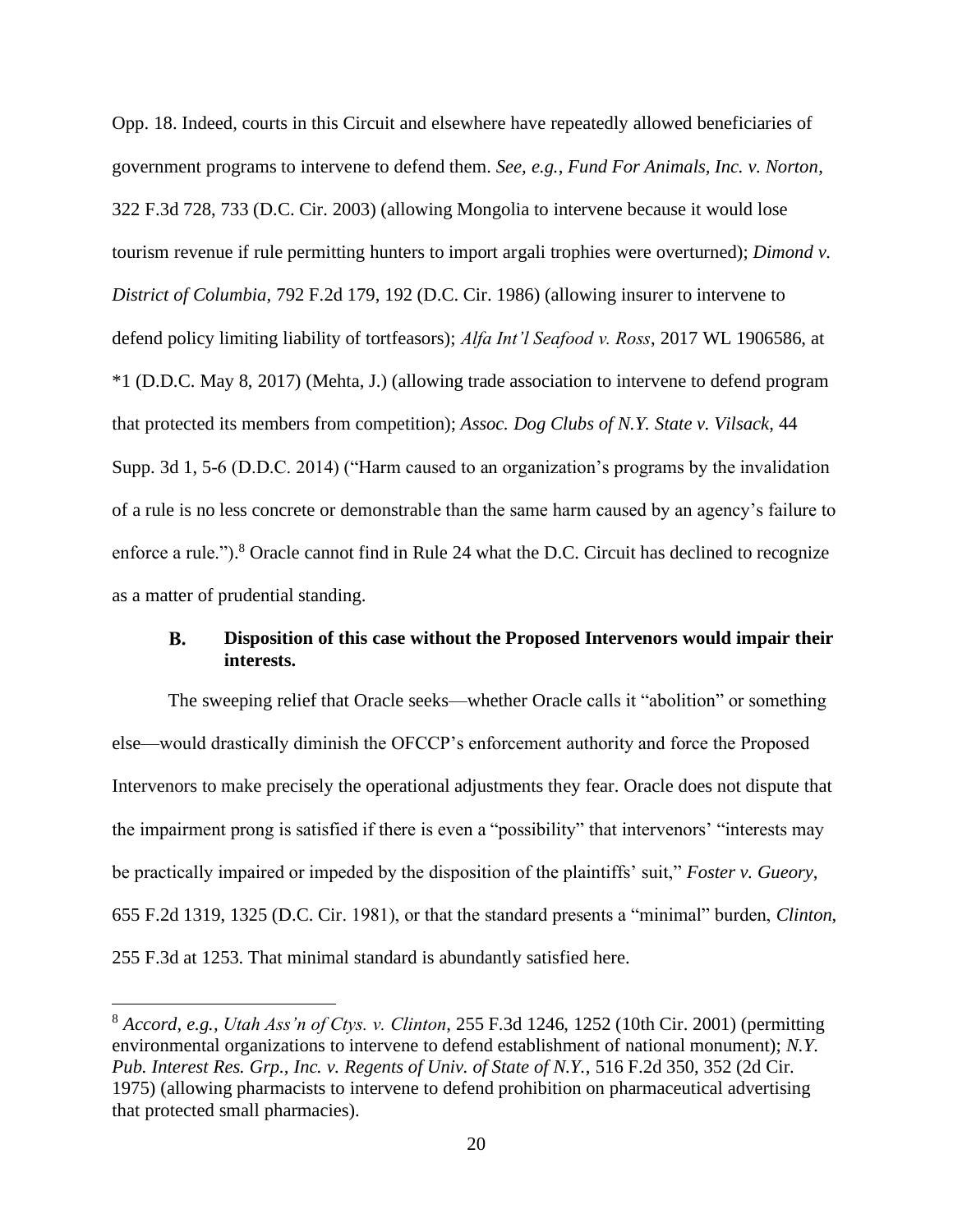In response, Oracle largely rehashes its standing and interest arguments, which are wrong for the reasons discussed above. The relief sought by Oracle would do severe harm to OFCCP's ability to enforce civil rights laws. Moreover, intervention is not limited to parties whose "rights … [are] themselves at issue in the agency action being questioned," MTI Opp. 19, or who are "directly … regulate[d]" by the agency, *id*. at 20; it extends to parties who, as is the case here, benefit substantially from the agency's action. *See, e.g.*, *Fund For Animals*, 322 F.3d at 733; *Dimond*, 792 F.2d at 192; *Alfa Int'l Seafood*, 2017 WL 1906586, at \*1.

<span id="page-27-4"></span><span id="page-27-3"></span><span id="page-27-1"></span>Oracle suggests that the Proposed Intervenors fear only that OFCCP "will not advance their interests as far as they would like." MTI Opp. 20. That is a mischaracterization. The Proposed Intervenors fear that the OFCCP will lose all meaningful enforcement power, and that they will have to adjust their operations in response. For the same reason, *Massachusetts School of Law* is inapposite; while the D.C. Circuit held that a law school could not intervene to seek more aggressive remedies as part of an antitrust consent decree, it distinguished those circumstances from cases where, like here, an unfavorable ruling would prevent the agency from pursuing "policies [the intervenors] preferred" or would inflict real financial harm on the intervenors. *Mass. School of Law at Andover, Inc. v. United States*, 118 F.3d 776, 781 (D.C. Cir. 1997). Thus, the Proposed Intervenors have shown a "possibility"—in fact, far more than a possibility—that a ruling for Oracle would impair their interests.

#### <span id="page-27-6"></span><span id="page-27-5"></span><span id="page-27-0"></span> $\mathbf{C}$ . **The interests of the Proposed Intervenors are not adequately represented by the Department.**

<span id="page-27-2"></span>Oracle does not dispute that the adequacy requirement imposes a "minimal," *Trbovich v. United Mine Workers of Am.*, 404 U.S. 528, 538 n.10 (1972), "not onerous," and "low" burden, *Crossroads*, 788 F.3d at 321 (quotation omitted), or that the D.C. Circuit "look[s] skeptically on government entities serving as adequate advocates for private parties," *id.* Nor does Oracle have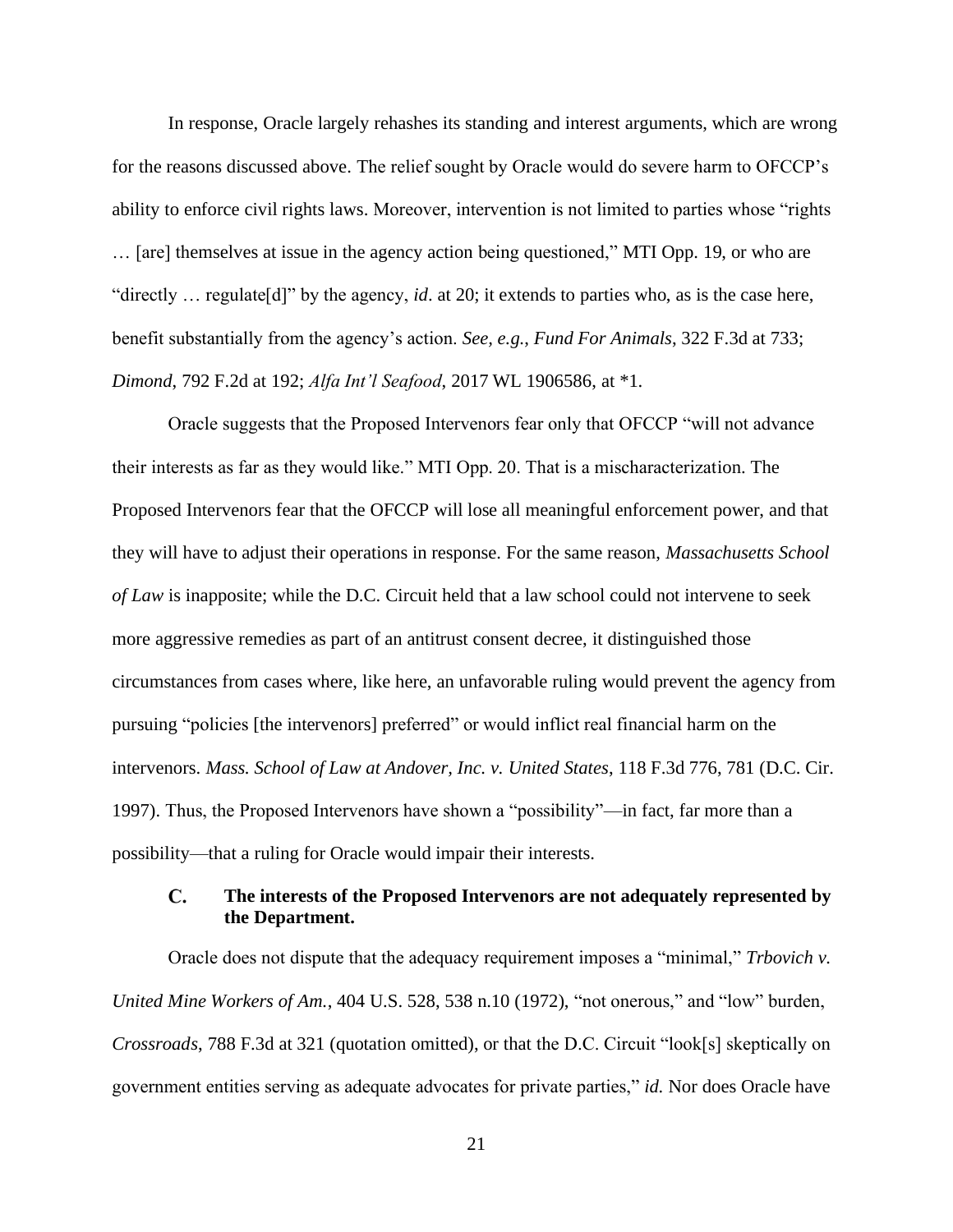any response to the substantial factual record assembled by the Proposed Intervenors showing that the government is unlikely to fully defend OFCCP. *See* Mot. 18. And the government's brief Motion to Dismiss—which contains only seven pages devoted to argument and no defense on the merits, *see* Gov't's Mot. 8-15, ECF No. 12-1—certainly does not provide a basis to conclude that there will be a zealous defense on the merits to this lawsuit.

Oracle's only response is that the Proposed Intervenors and the government share "a general interest in nondiscrimination and the constitutionality of a regulatory scheme." MTI Opp. 20. Whether or not the Proposed Intervenors' interests overlap with the government in the abstract, however, the government will not mount the same full-throated defense of OFCCP that Intervenors will. In any event, Oracle again misunderstands the Proposed Intervenors' concrete and specific interests in protecting their operations and resources, which are best served by an effective OFCCP. The Proposed Intervenors' interests therefore *conflict* with the government's interests in protecting business and preserving relationships with contractors. *See* Mot. 17. That makes this case wholly unlike *Massachusetts School of Law*, where the intervenor's only divergent interest was in compelling the government to devote additional resources to the case, 118 F.3d at 781, or *Building and Construction Trades Department, AFL-CIO v. Reich*, where the intervenor "offered no argument not also pressed by [the agency]," 40 F.3d 1275, 1282 (D.C. Cir. 1994).

<span id="page-28-0"></span>Oracle also asserts that the Proposed Intervenors' interests are irrelevant because "the parties are limited to arguing for or against the validity of [OFCCP] regulations." MTI Opp. 21 (quoting *Envtl. Def. Fund, Inc. v. Costle*, 79 F.R.D. 235, 243 (D.D.C. 1978)). Presumably, Oracle means that the Defendants have the same view of the merits as the Proposed Intervenors, although that remains to be seen. But the D.C. Circuit has held that intervention can be warranted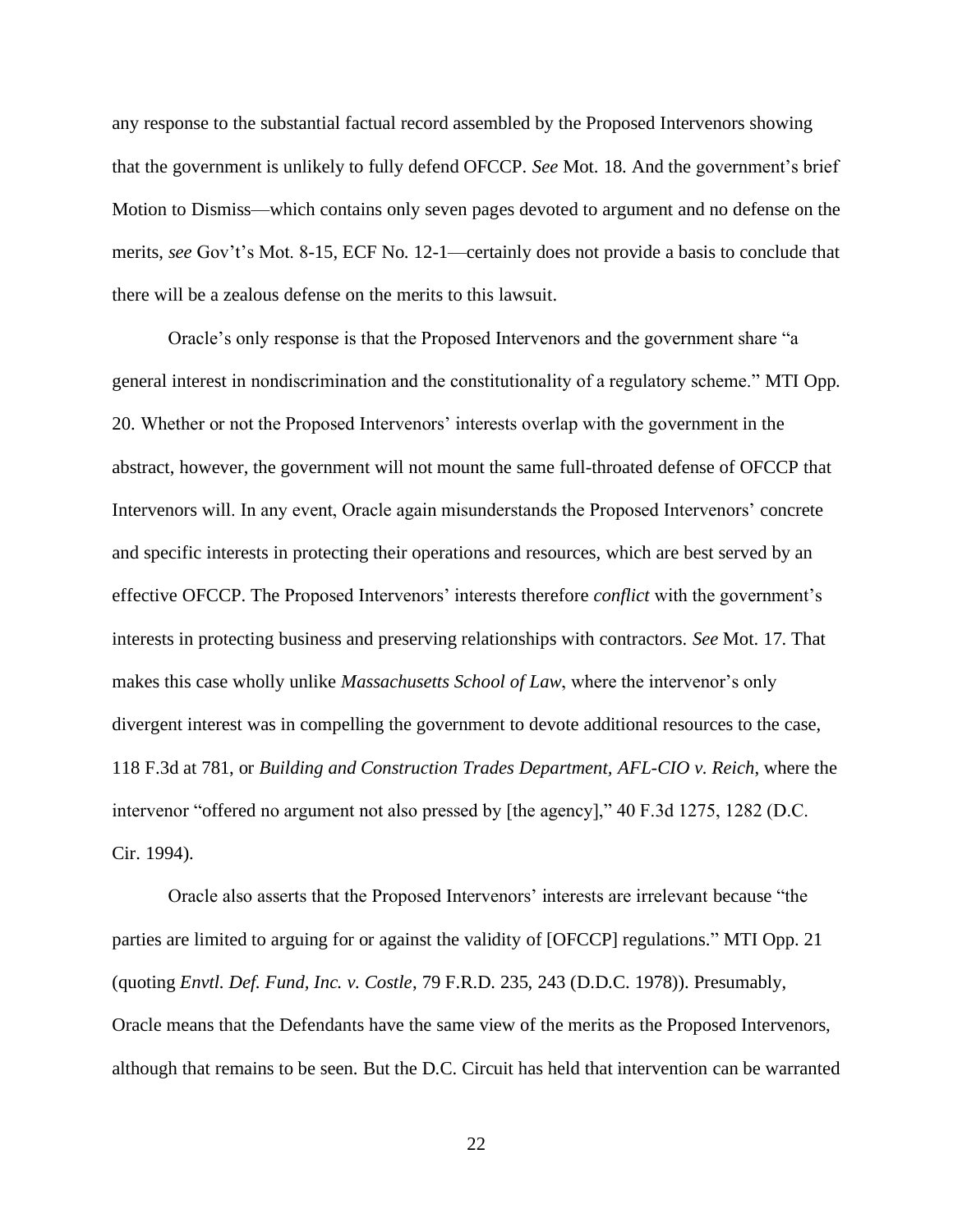<span id="page-29-2"></span>"even when the interest of a federal agency and potential intervenor can be expected to coincide" and where they "undisputedly agree<sup>[]</sup> that the agency's current rules and practices were lawful." *Crossroads*, 788 F.3d at 321. The Proposed Intervenors have therefore met the minimal adequacy threshold.

## <span id="page-29-0"></span>**III. Alternatively, the Proposed Intervenors should be permitted to intervene.**

The Proposed Intervenors have shown that they are entitled to intervene. But if the Court disagrees, the answer is not to allow the fate of the OFCCP to be decided in a contest between a vigorous opponent of the OFCCP and an administration that has tried to undermine OFCCP at every turn and did not defend it on the merits in its opening brief. Instead, the Court should permit the Proposed Intervenors to intervene to provide the OFCCP with the complete jurisdictional and merits defense it deserves.

<span id="page-29-5"></span>Although the Court need not reach the issue because the Proposed Intervenors have demonstrated their standing, even if it concludes otherwise, the Court should allow permissive intervention. The Supreme Court has stated that permissive intervention "plainly dispenses with any requirement that the intervenor shall have a direct personal or pecuniary interest in the subject of the litigation." *SEC v. U.S. Realty & Imp. Co.*, 310 U.S. 434, 459 (1940). The Fourth Circuit has construed that decision as holding "that a party who lacks standing can nonetheless take part in a case as a permissive intervenor," so long as another party possesses standing. *Shaw v. Hunt*, 154 F.3d 161, 165 (4th Cir. 1998); *accord San Juan Cty. v. United States*, 420 F.3d 1197, 1206 (10th Cir. 2005), *adopted as reasoning en banc*, 503 F.3d 1163, 1172 (10th Cir. 2007), *abrogated on other grounds as recognized by W. Energy All. v. Zinke*, 877 F.3d 1157, 1165 (10th Cir. 2017); *Emp. Staffing Servs., Inc. v. Aubry*, 20 F.3d 1038, 1042 (9th Cir. 1994).

<span id="page-29-6"></span><span id="page-29-4"></span><span id="page-29-3"></span><span id="page-29-1"></span>The Proposed Intervenors need not show standing to permissively intervene "for the same reason that not every plaintiff in a lawsuit is required to show standing." *Bond v. Utreras*, 585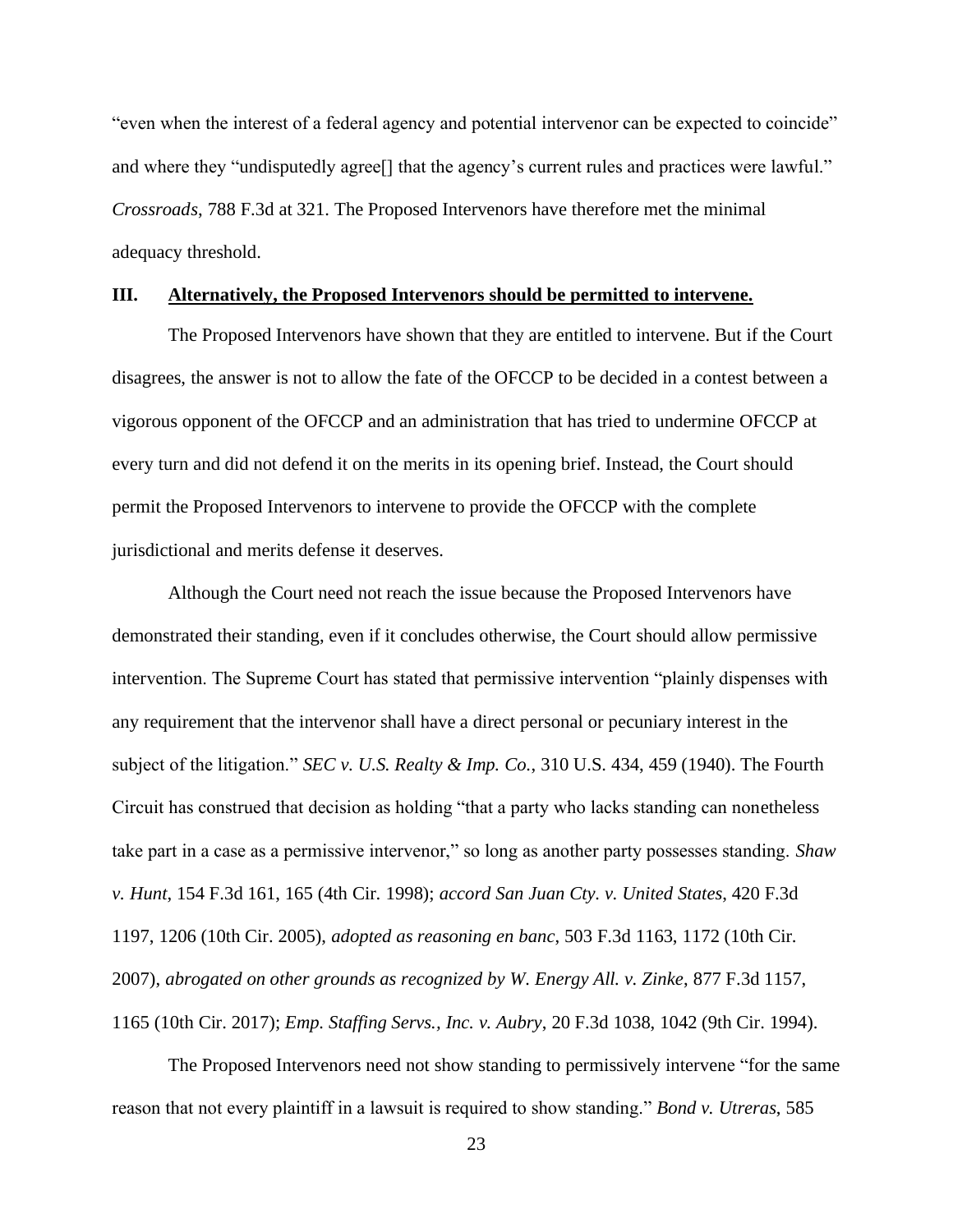<span id="page-30-2"></span><span id="page-30-1"></span>F.3d 1061, 1070 (7th Cir. 2009) (addressing without deciding the question). "[A] proposed intervenor is permitted to intervene on the basis of an existing party's standing to assert the claim at issue, based upon what the Supreme Court has described as 'piggyback' standing." *King v. Christie*, 981 F. Supp. 2d 296, 308 (D.N.J. 2013). In contrast, "an intervenor *of right* must have Article III standing in order to pursue relief that is *different* from that which is sought by a party with standing." *Town of Chester, N.Y. v. Laroe Est., Inc.*, 137 S. Ct. 1645, 1651 (2017) (emphasis added); *cf.* Mot. 6 n.1. Nor do permissive intervenors seek to "participate[] on equal footing with the original parties," MTI Opp. at 23 (quoting *Bldg. & Const. Trades Dep't*, 40 F.3d at 1282), because permissive intervention is, by nature, discretionary. *See Safari Club Int'l v. Zinke*, 2017 WL 8222114, at \*1 (D.D.C. 2017) (noting that "[m]ovants seeking to intervene as of right" wish to "participate on equal footing with the original parties to the suit").

<span id="page-30-3"></span><span id="page-30-0"></span>Standing aside, permitting the Proposed Intervenors to intervene would facilitate the "just and equitable adjudication" of the issues presented by this case. *Cigar Ass'n of Am. v. FDA*, 323 F.R.D. 54, 66 (D.D.C. 2017) (Mehta, J.) (quotation omitted). As explained above, the government's treatment of OFCCP provides substantial reason—even if Oracle refuses to address it, *see* MTI Opp. 23—to doubt whether the government will mount a full defense. It is clear that the Proposed Intervenors will do so, and thereby assist the Court in adjudicating the complex issues presented by this case. Oracle also does not attempt to show that permitting intervention would "unduly delay or prejudice" the rights of the parties. Fed. R. Civ. P. 24(b)(3). The Proposed Intervenors sought to intervene before any significant proceedings in this case, and at this point, intend only to file a consolidated reply in support of their Motion for Summary Judgment and opposition to Oracle's cross-motion on the same schedule as the government. *See*  Mot. 14-15. The Proposed Intervenors' participation will further show the defects in Oracle's